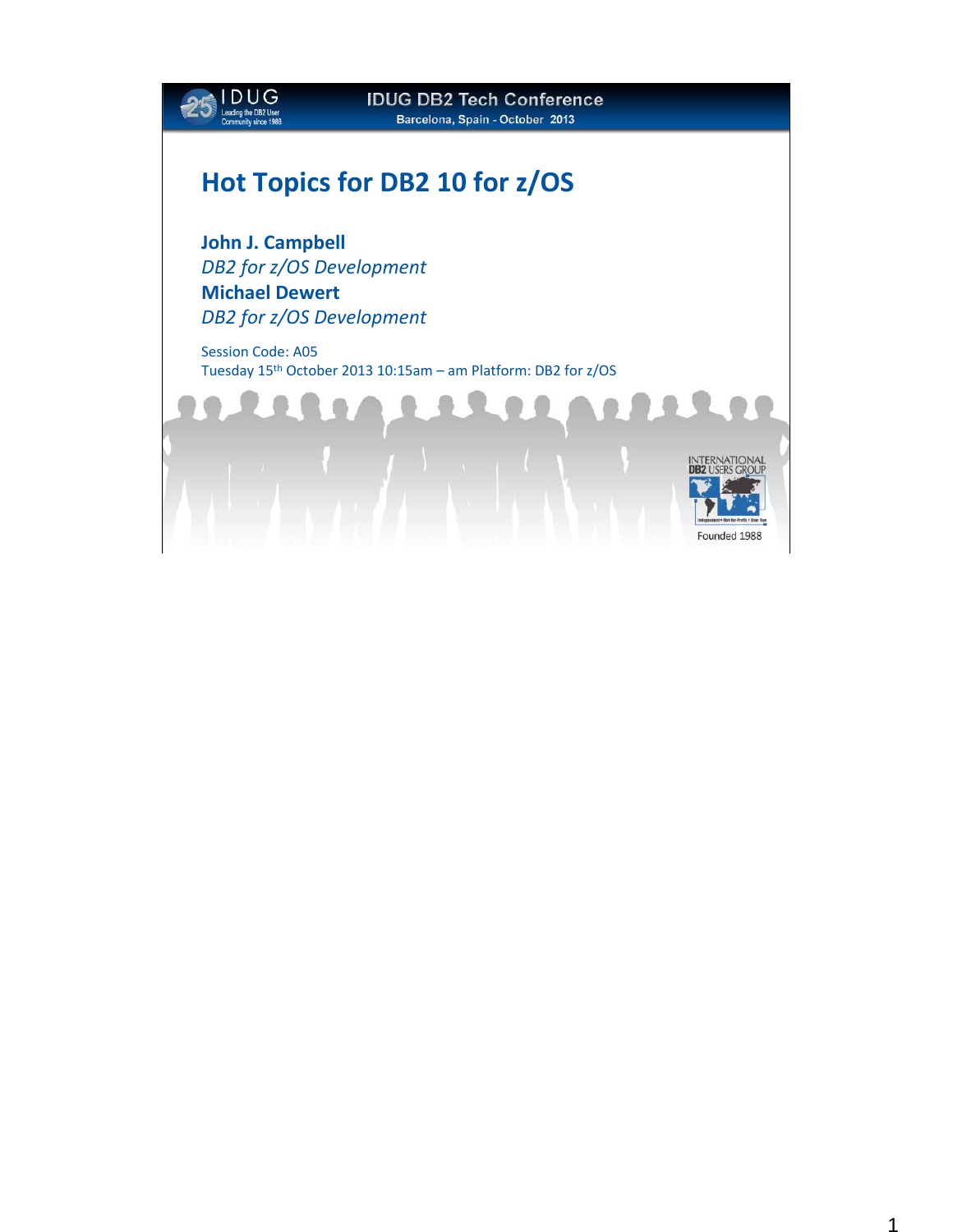

**2**

## **Abstract**

- This session will introduce and discuss the most common issues and topics around real world customer usage of DB2 10 for z/OS. Specifically this will include:
	- Real storage control
	- Online release migration in 24\*7 environment
	- Steps to investigate CPU performance
	- OPTIMIZE FOR 1 ROW
	- OPTIOWGT system parameter
	- zIIP capacity
	- CHAR, VARCHAR and CAST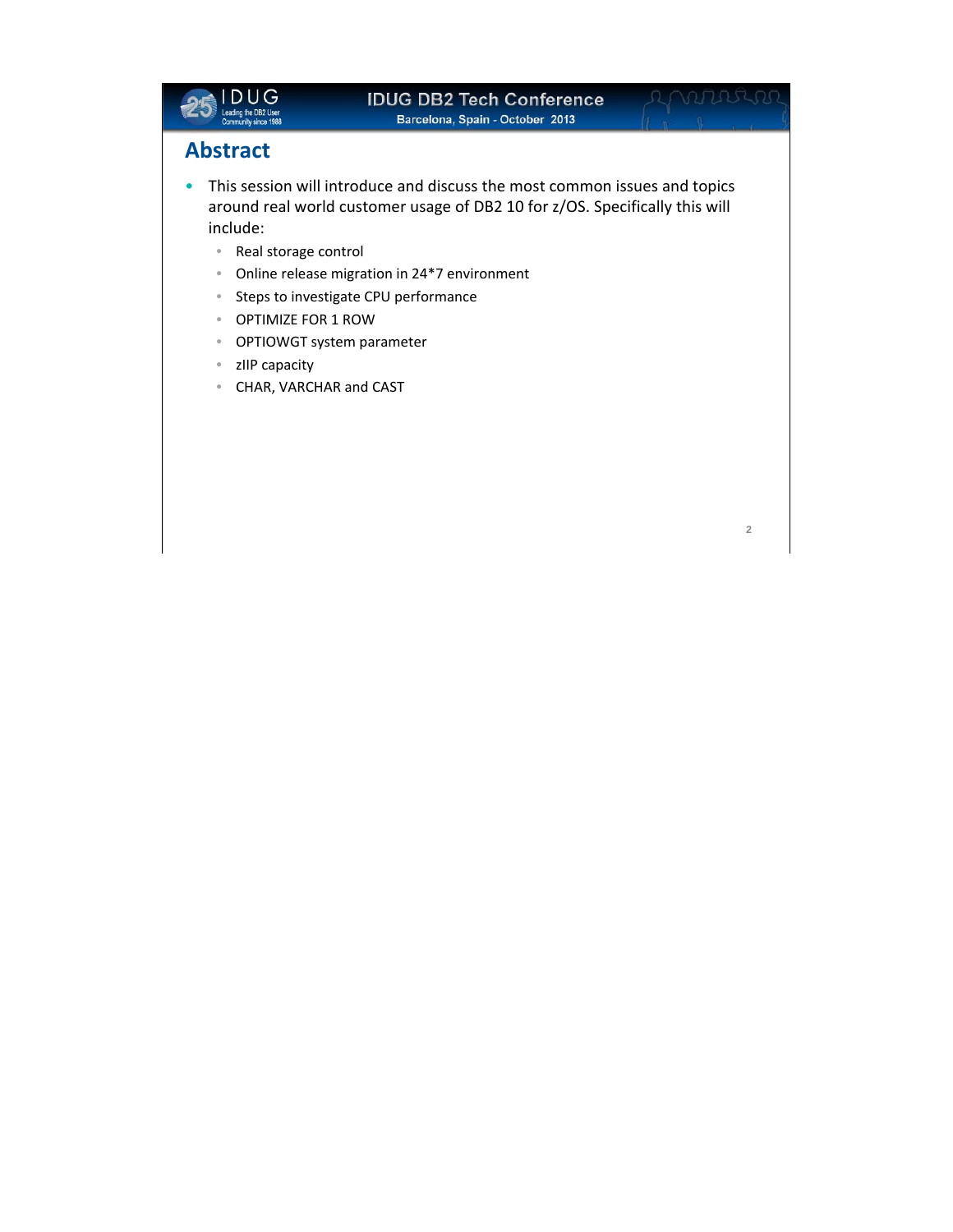

# **Objectives**

- Understand real storage monitoring and control
- Introduce and discuss performance opportunities and surprises
- How to plan for and execute online release migration
- Introduce and discuss release incompatibilities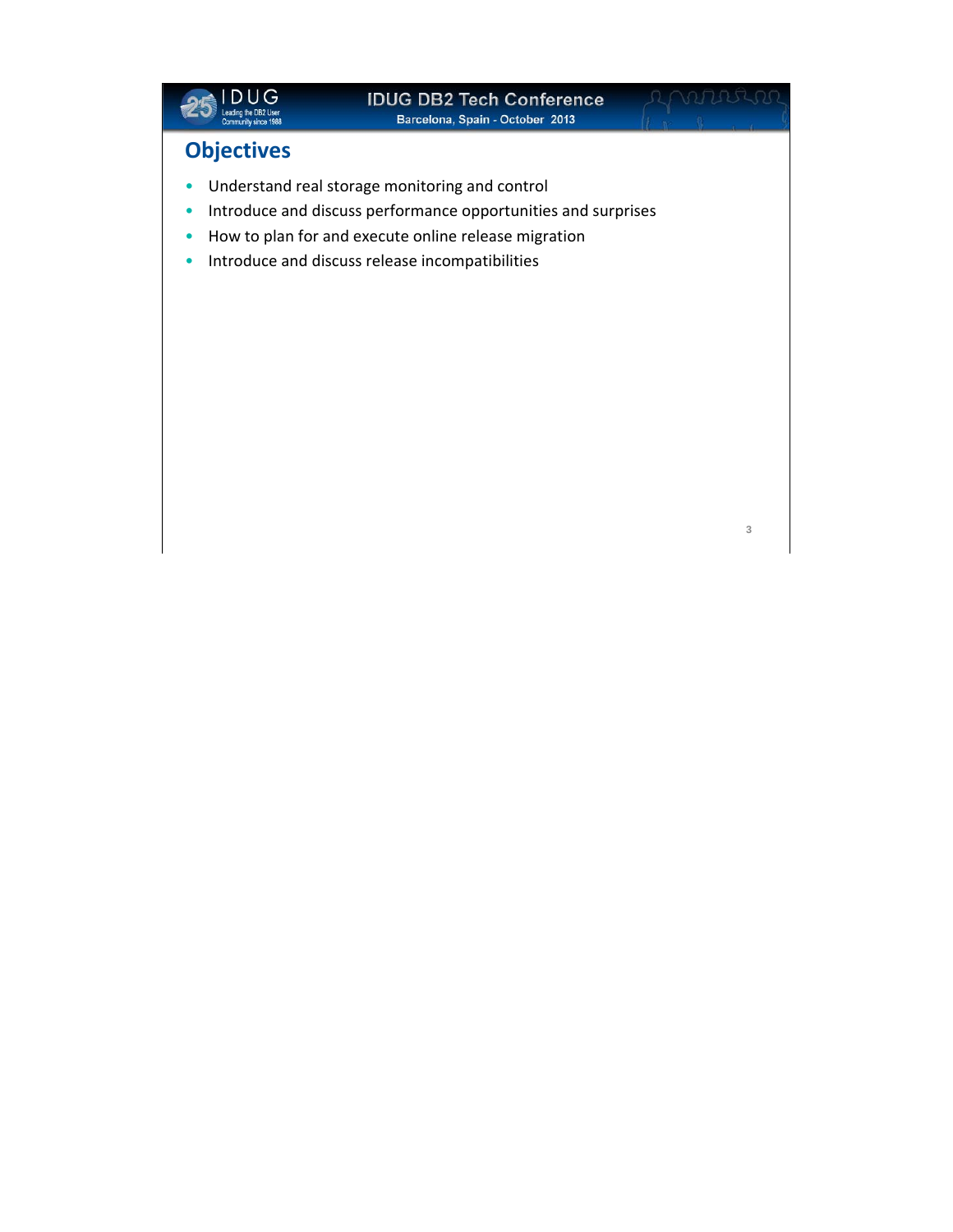

**4**

## **Agenda**

- Real storage control
- IFCID 225 reference
- Bufferpool ‐ large size page frames, long term page fix
- ECSA usage
- Release migration in 24\*7 environment
- Steps to investigate CPU performance
- OPTIMIZE FOR 1 ROW
- OPTIOWGT
- zIIP Capacity
- CHAR, VARCHAR, CAST
- Preventative maintenance
- Excessive SPT01/DBD01 growth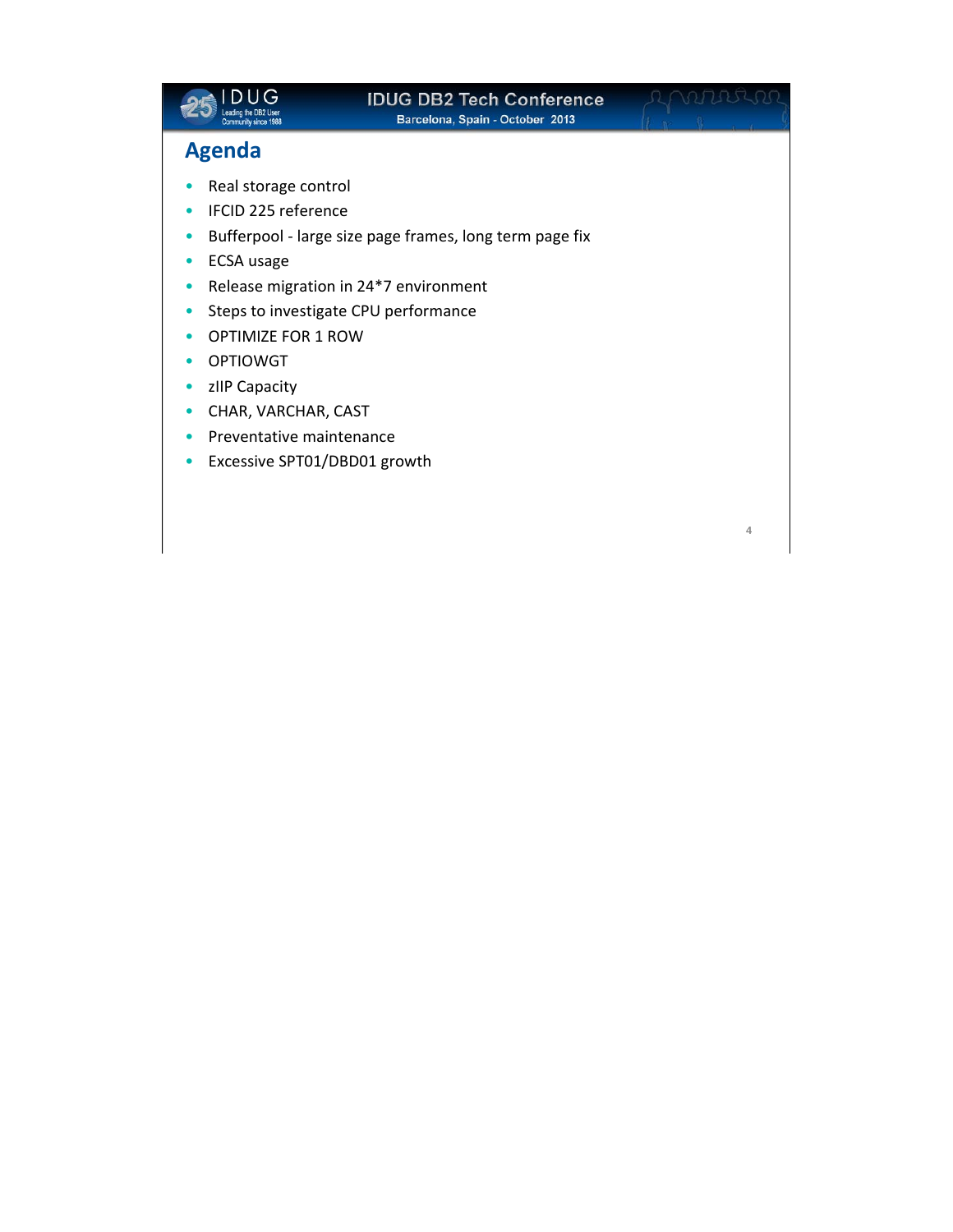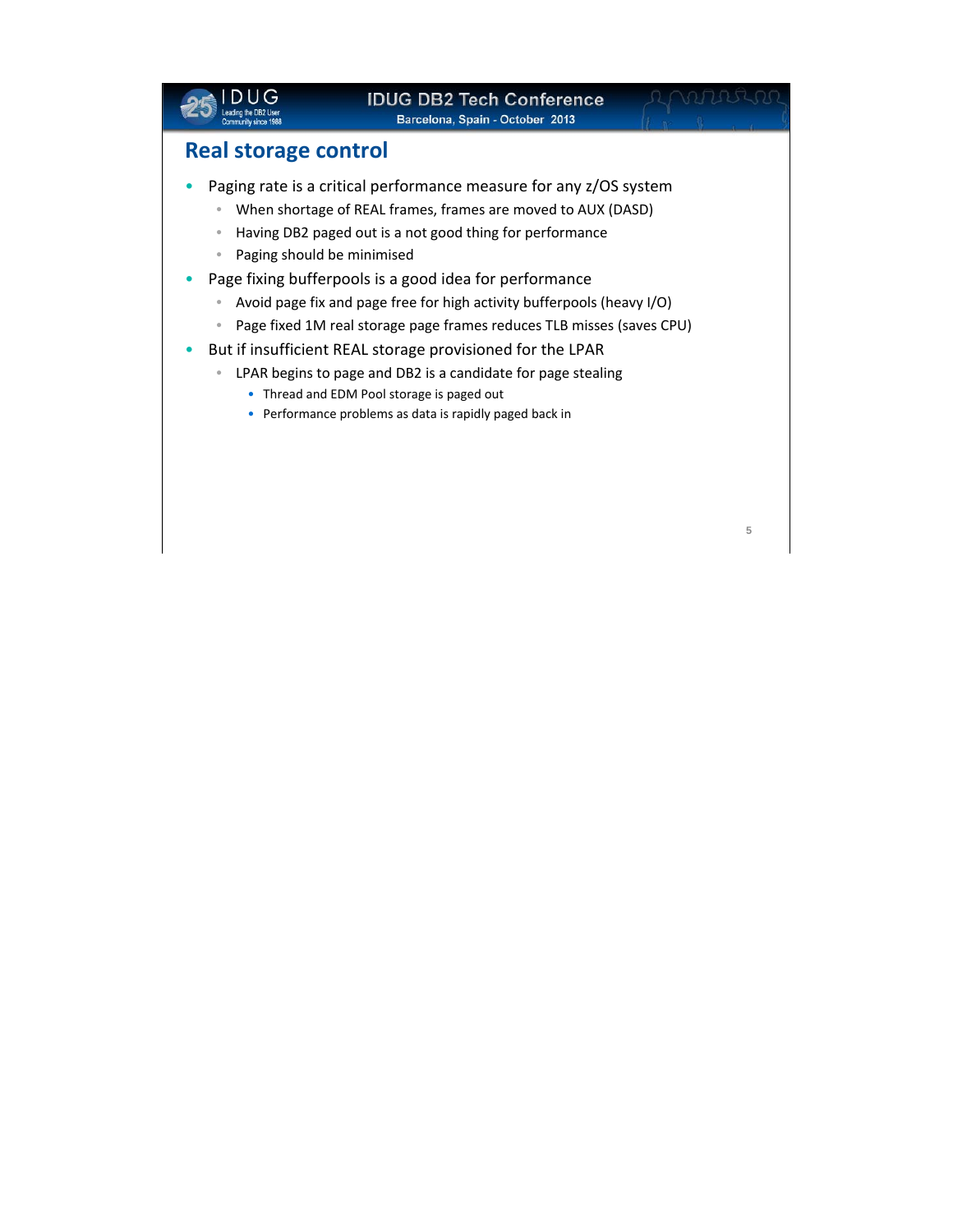|                         | <b>IDUG DB2 Tech Conference</b><br>Barcelona, Spain - October 2013                                               |   |
|-------------------------|------------------------------------------------------------------------------------------------------------------|---|
| Real storage control    |                                                                                                                  |   |
|                         | "I have a large LPAR (128G) and my DB2 (6G) got paged out "                                                      |   |
| Why is that?<br>٠       |                                                                                                                  |   |
|                         | Shift in Workload with REAL frames stolen by overnight batch                                                     |   |
|                         | • Poor response in the first few minutes of the online day                                                       |   |
| ۰                       | A lot of rapid paging going on                                                                                   |   |
| ۰<br>global contention) | Huge increase in number of threads causing application scaling issues (lock contention,                          |   |
| $\qquad \qquad \bullet$ | REAL frames stolen by DB2 utilities                                                                              |   |
|                         | • REORG uses REAL storage for in memory sort e.g., 64G                                                           |   |
| DFSORT defaults         |                                                                                                                  |   |
|                         | EXPMAX=MAX <<<<<<<<<<<<<>Make maximum use of storage<br>EXPOLD=MAX <<<<<< Allow paging of old frames             |   |
| Dump capture            |                                                                                                                  |   |
| • TCBs non-dispatchable |                                                                                                                  |   |
| ۰                       | P-Lock negotiation delayed affecting other members                                                               |   |
|                         | Locks not released in a timely manner                                                                            |   |
| ٠                       | Excessive dump time caused by paging on the LPAR may cause massive sysplex-wide<br>sympathy sickness slowdowns z | 6 |
|                         |                                                                                                                  |   |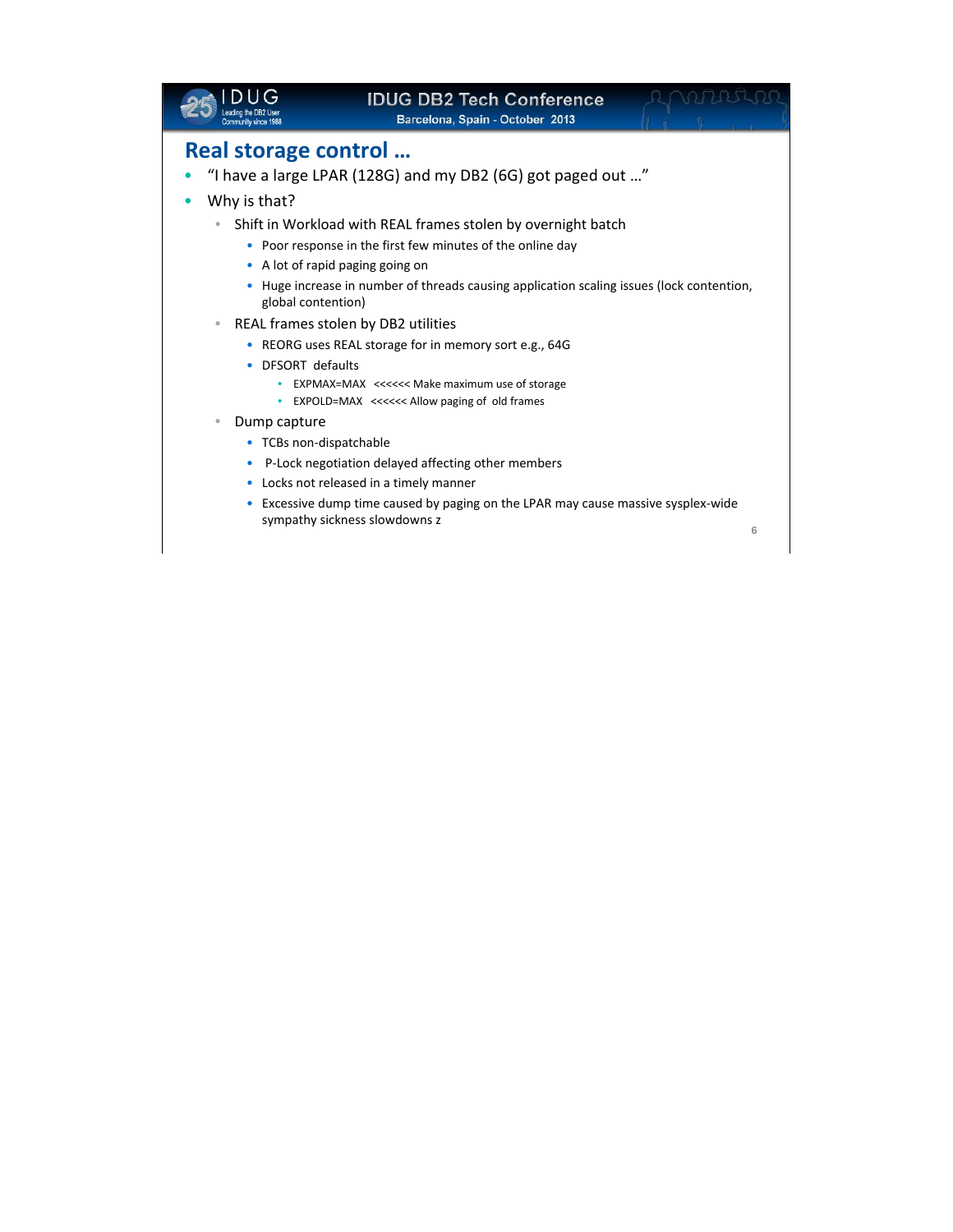

## **Real storage control …**

- Make sure LPAR has enough REAL storage
- REAL storage upgrade is the cheapest and easiest performance upgrade
	- REAL storage shortage not only can cause performance issues but if DUMPs are needed then it can cause a small issue to become a massive SYSPLEX failure
	- Cheapest because MLC and other charges do not factor in the amount of REAL storage
	- Vendors do not charge by the amount of REAL on the machine
- Specify z/OS WLM STORAGE CRITICAL for DB2 address spaces
	- To safeguard the rest of DB2
	- Tells WLM to not page these address spaces
	- Keeps the thread control blocks, EDM and other needed parts of DB2 in REAL
	- Prevents the performance problem as the Online day starts and DB2 has to be rapidly paged back in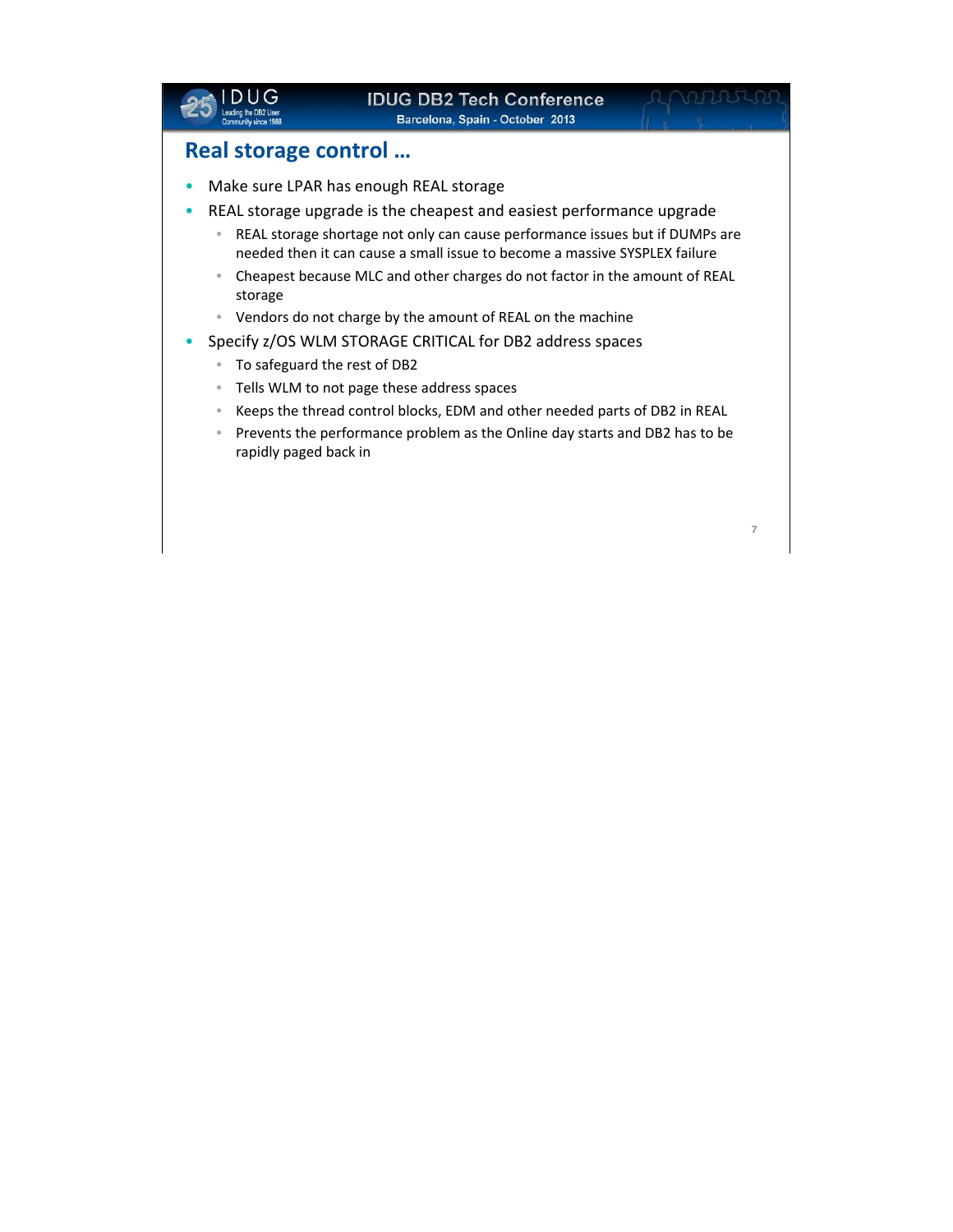|                                               | <b>IDUG DB2 Tech Conference</b><br>Barcelona, Spain - October 2013                                          |   |
|-----------------------------------------------|-------------------------------------------------------------------------------------------------------------|---|
| Real storage control                          |                                                                                                             |   |
|                                               | Make sure MAXSPACE is set properly and defensively                                                          |   |
| ۰                                             | Total amount of storage for captured dumps for the entire LPAR                                              |   |
| $\color{black} \bullet$<br>issues to the LPAR | MAXSPACE value should not be set so high that paging can occur causing massive                              |   |
| $\qquad \qquad \bullet$                       | If multiple DB2s on same LPAR can wildcard to the same dump, then MAXSPACE<br>needs to be set appropriately |   |
| $\color{black} \bullet$                       | MAXSPACE=16G is a good start to cope with more than 90% of all cases                                        |   |
|                                               | • But there are MVS defects around which are inflating DUMP size                                            |   |
|                                               | Fixing z/OS APARs available to handle and minimise DUMP size<br>OA39596, OA40856 and OA40015                |   |
| ۰                                             | MAXSPACE requirement should be                                                                              |   |
|                                               | • (DBM1 – Bufferpools) + Shared memory + DIST + MSTR + IRLM + COMMON + ECSA                                 |   |
| ۰                                             | Work is underway to get the exact formula based on all the new IFCID 225 fields                             |   |
| <b>APARS</b>                                  | Once the formula is properly tested, will be posted on the various websites and Info                        |   |
|                                               |                                                                                                             |   |
|                                               |                                                                                                             | 8 |
|                                               |                                                                                                             |   |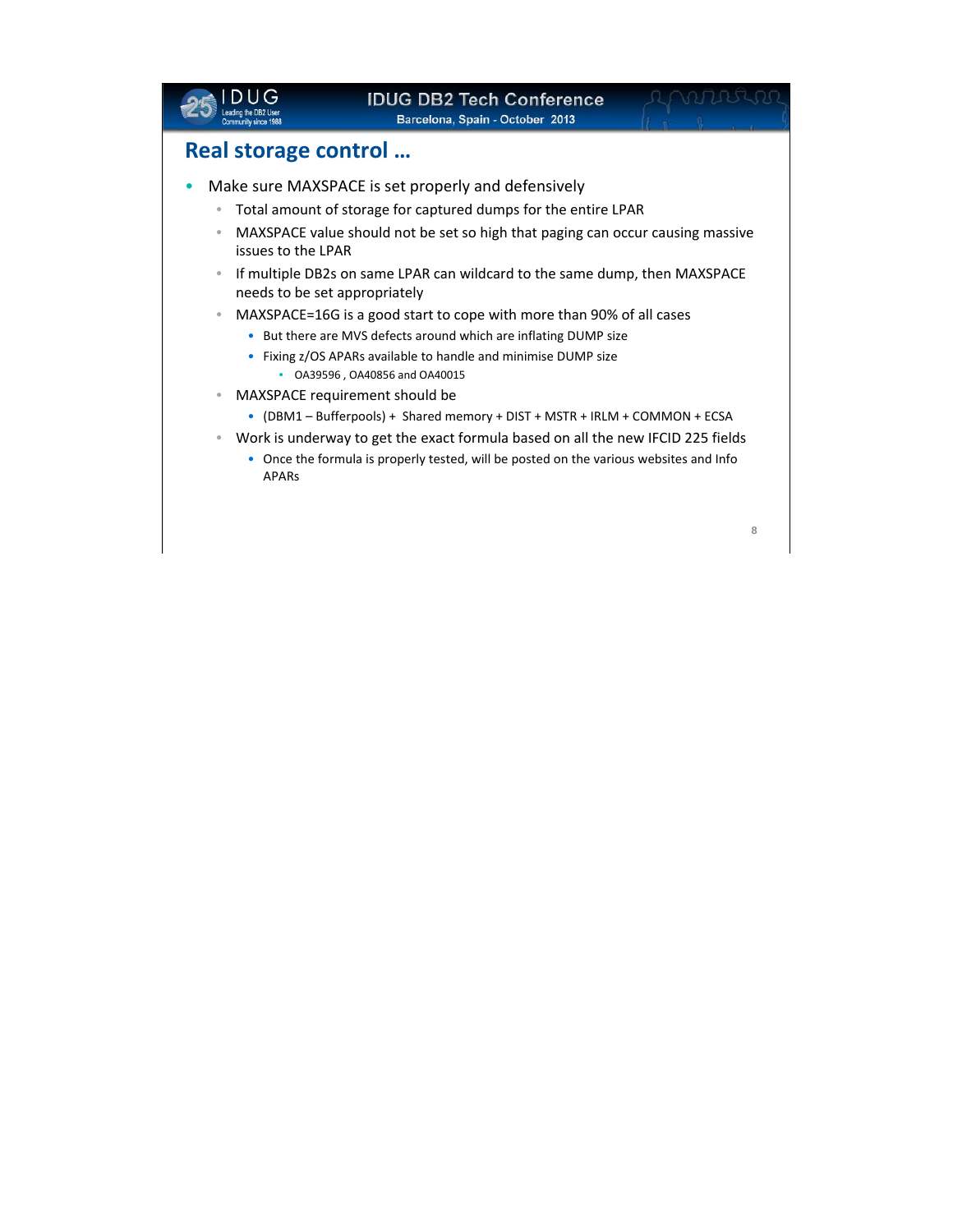|                                                                                                          | <b>IDUG DB2 Tech Conference</b><br>Barcelona, Spain - October 2013                                                                                                                                                                                                                                                                                                                                                                                                                                                                                                                                                                                                                                                                                                                                                                                                                                             |   |
|----------------------------------------------------------------------------------------------------------|----------------------------------------------------------------------------------------------------------------------------------------------------------------------------------------------------------------------------------------------------------------------------------------------------------------------------------------------------------------------------------------------------------------------------------------------------------------------------------------------------------------------------------------------------------------------------------------------------------------------------------------------------------------------------------------------------------------------------------------------------------------------------------------------------------------------------------------------------------------------------------------------------------------|---|
|                                                                                                          | Real storage control                                                                                                                                                                                                                                                                                                                                                                                                                                                                                                                                                                                                                                                                                                                                                                                                                                                                                           |   |
| ۰<br>$\bullet$<br>$\bullet$<br>$\bullet$<br>۰<br>۰<br>$\color{black} \bullet$<br>$\qquad \qquad \bullet$ | Make sure REALSTORAGE_MANAGEMENT=AUTO (default)<br>When significant paging is detected, "contraction mode" will be entered to help<br>protect the system<br>• "Unbacks" virtual pages so that a real frame or aux slot is not consumed for this page<br>Use automation to trap the DSNV516I (start) and DSN517I (end) messages<br>As DB2 approaches the REALSTORAGE MAX threshold<br>"Contraction mode" is also entered to help protect the system<br>Control use of storage by DFSORT<br>Set EXPOLD=0 to prevent DFSORT from taking "old" frames from other workloads<br>Set EXPRES=% {enough for MAXSPACE}<br>z/OS parameter AUXMGMT=ON<br>No new dumps are allowed when AUX storage utilization reaches 50%<br>Current dump data capture stops when AUX storage utilization reaches 68%<br>Once the limit is exceeded, new dumps will not be processed until the AUX<br>storage utilization drops below 35% |   |
|                                                                                                          |                                                                                                                                                                                                                                                                                                                                                                                                                                                                                                                                                                                                                                                                                                                                                                                                                                                                                                                | 9 |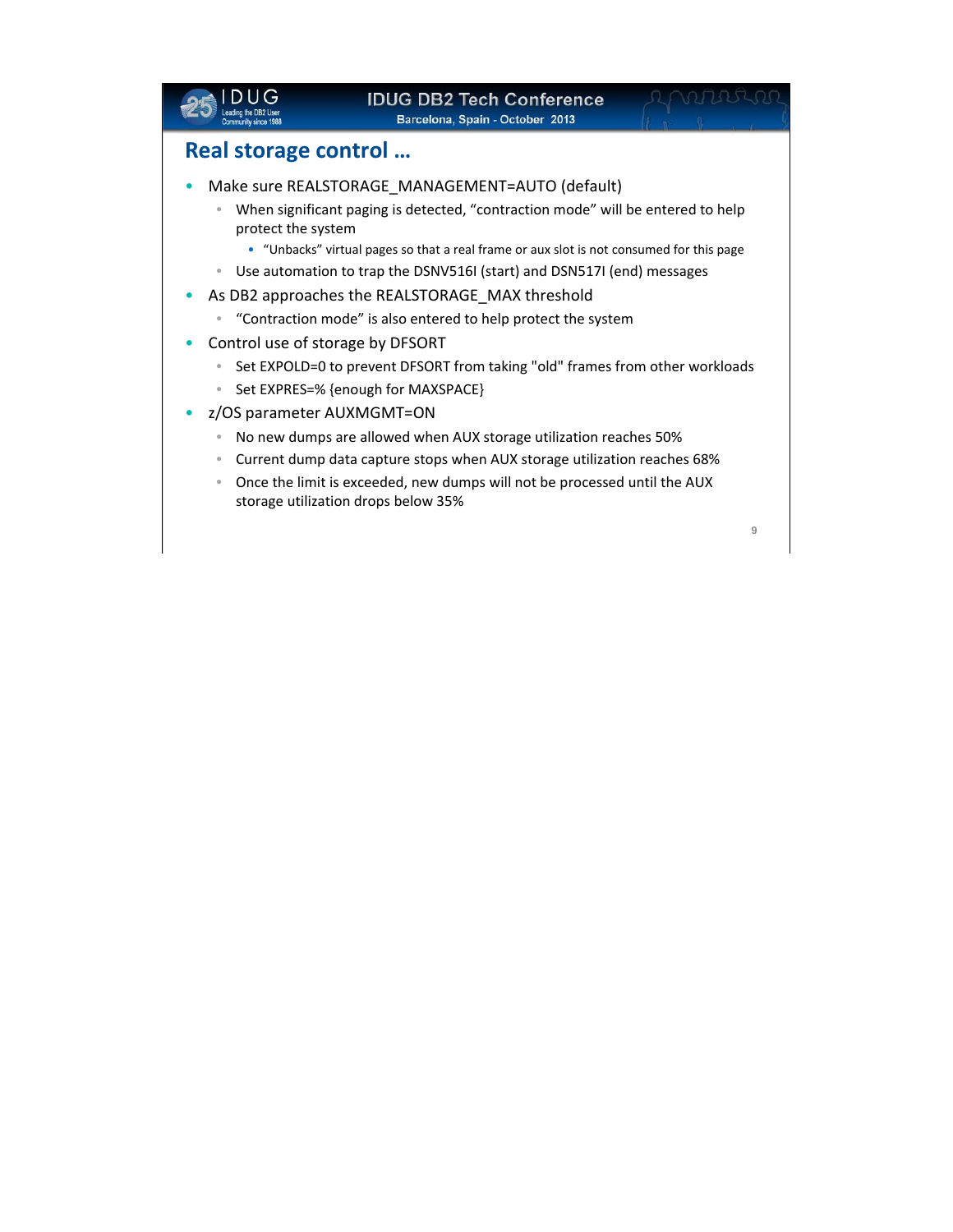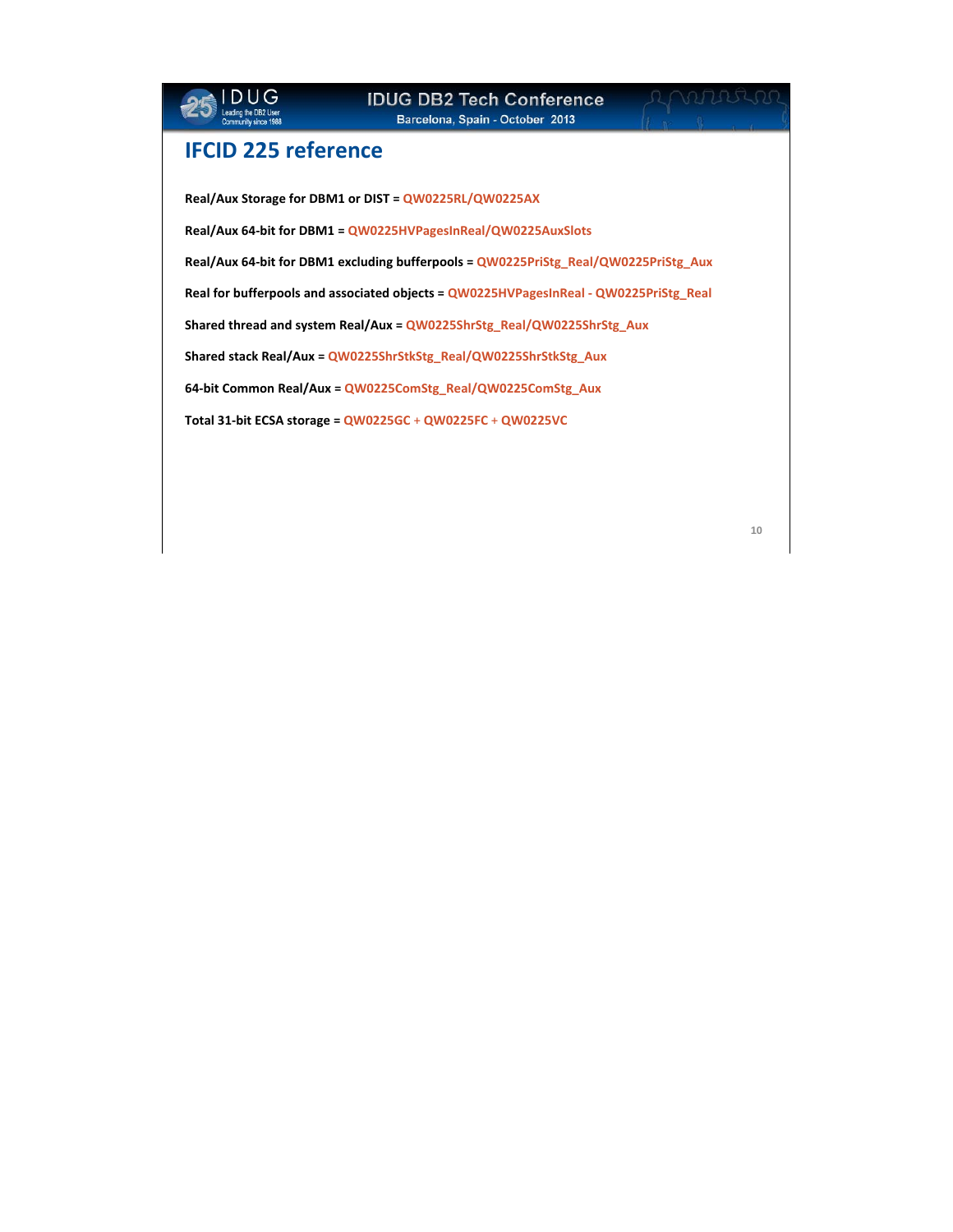| $\sqcup$ G<br>Community since 1988 |                                                         |            | <b>IDUG DB2 Tech Conference</b><br>Barcelona, Spain - October 2013 |                                    |                                                         |  |  |  |  |  |  |  |
|------------------------------------|---------------------------------------------------------|------------|--------------------------------------------------------------------|------------------------------------|---------------------------------------------------------|--|--|--|--|--|--|--|
|                                    | Bufferpool - large size page frames, long term page fix |            |                                                                    |                                    |                                                         |  |  |  |  |  |  |  |
|                                    | Frame size                                              | Page fix   | <b>Supported DB2</b>                                               | H/W<br>Requirement                 | <b>Benefit</b>                                          |  |  |  |  |  |  |  |
|                                    | 4K                                                      | <b>NO</b>  | All                                                                | N/A                                | Most flexible configuration                             |  |  |  |  |  |  |  |
|                                    | 4K                                                      | <b>YFS</b> | All                                                                | N/A                                | CPU reduction during I/O                                |  |  |  |  |  |  |  |
|                                    | 1M                                                      | <b>NO</b>  | DB2 10 with<br>APAR, or                                            | zEC12 and Flash<br><b>Express</b>  | CPU reduction from TLB hit                              |  |  |  |  |  |  |  |
|                                    |                                                         |            | <b>DB2 11</b>                                                      | Backed by real or<br><b>LFAREA</b> |                                                         |  |  |  |  |  |  |  |
|                                    | 1M                                                      | <b>YES</b> | DB2 10 above                                                       | z10 above<br>LFAREA 1M=xx          | CPU reduction during I/O, CPU<br>reduction from TLB hit |  |  |  |  |  |  |  |
|                                    | 2G                                                      | <b>YES</b> | <b>DB2 11</b>                                                      | zEC12<br>LFAREA 2G=xx              | CPU reduction during I/O, CPU<br>reduction from TLB hit |  |  |  |  |  |  |  |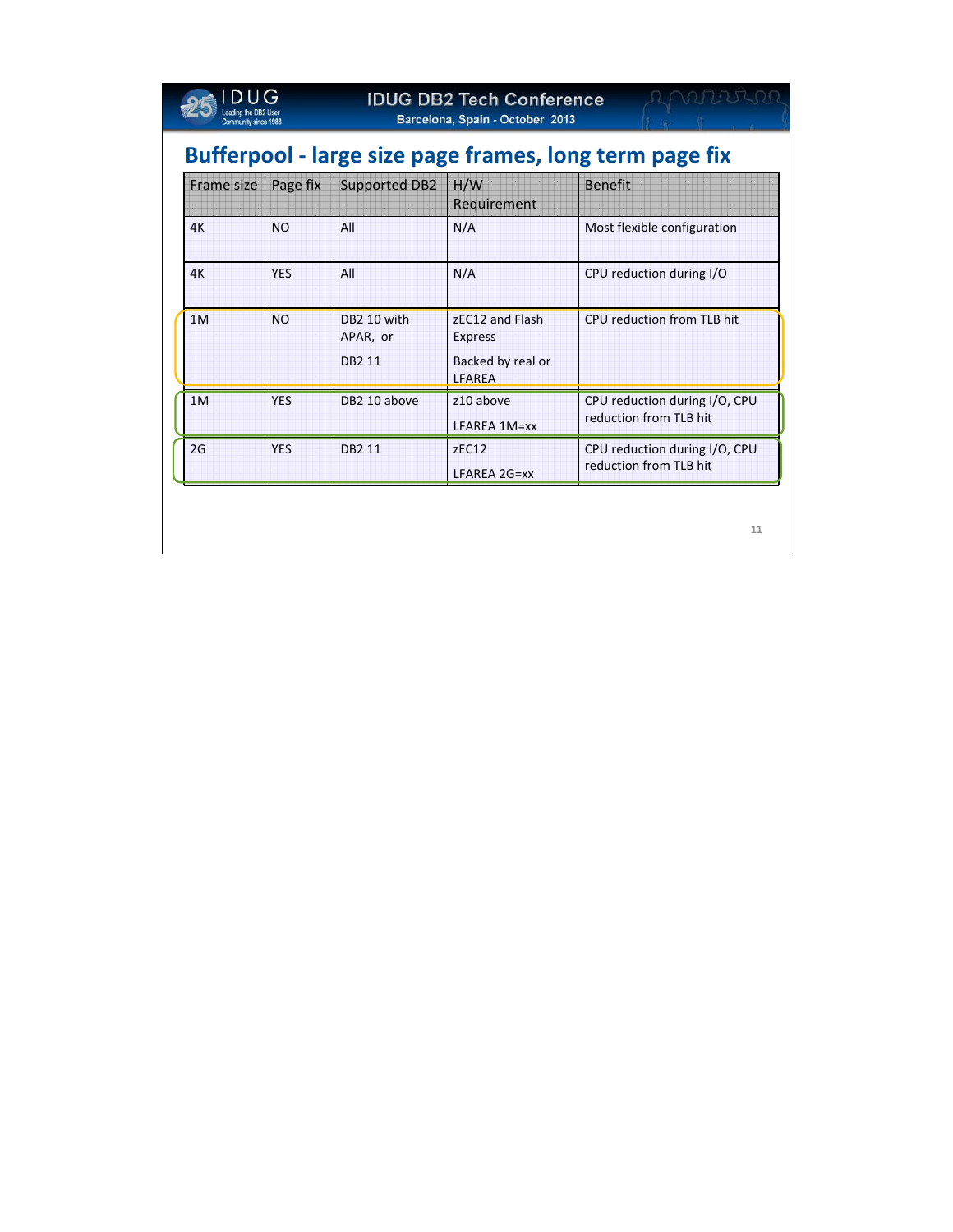

## **ECSA usage**

### • Customers claiming

- Drop in free ECSA storage which could cause LPAR failure and critical service impact
- Orphaned ECSA storage in DB2 on behalf of CICS regions that have "owner gone (OG)" or been recycled is a major contributing factor
- Storage marked "owner gone" is a well known reporting problem
	- If CSA pool is expanded for say an IRLM RLPL when a batch job is running then z/OS reports the home address space that did the getmain
	- The block is subsequently returned to the pool and the batch job ends
	- "Owner gone" is not orphaned storage and it should not be cleaned up as it may bring DB2 crashing down very quickly
- In DB2 10, DB2 records the storage against our own ASIDs
	- Reporting problem is now fixed
	- But there is a tiny increase in the ECSA storage requirement in DB2 10
- If there is an ECSA leak then track it and take two dumps
	- DB2 has SM=1 global report in the dump
	- Shows how much ECSA is used and for what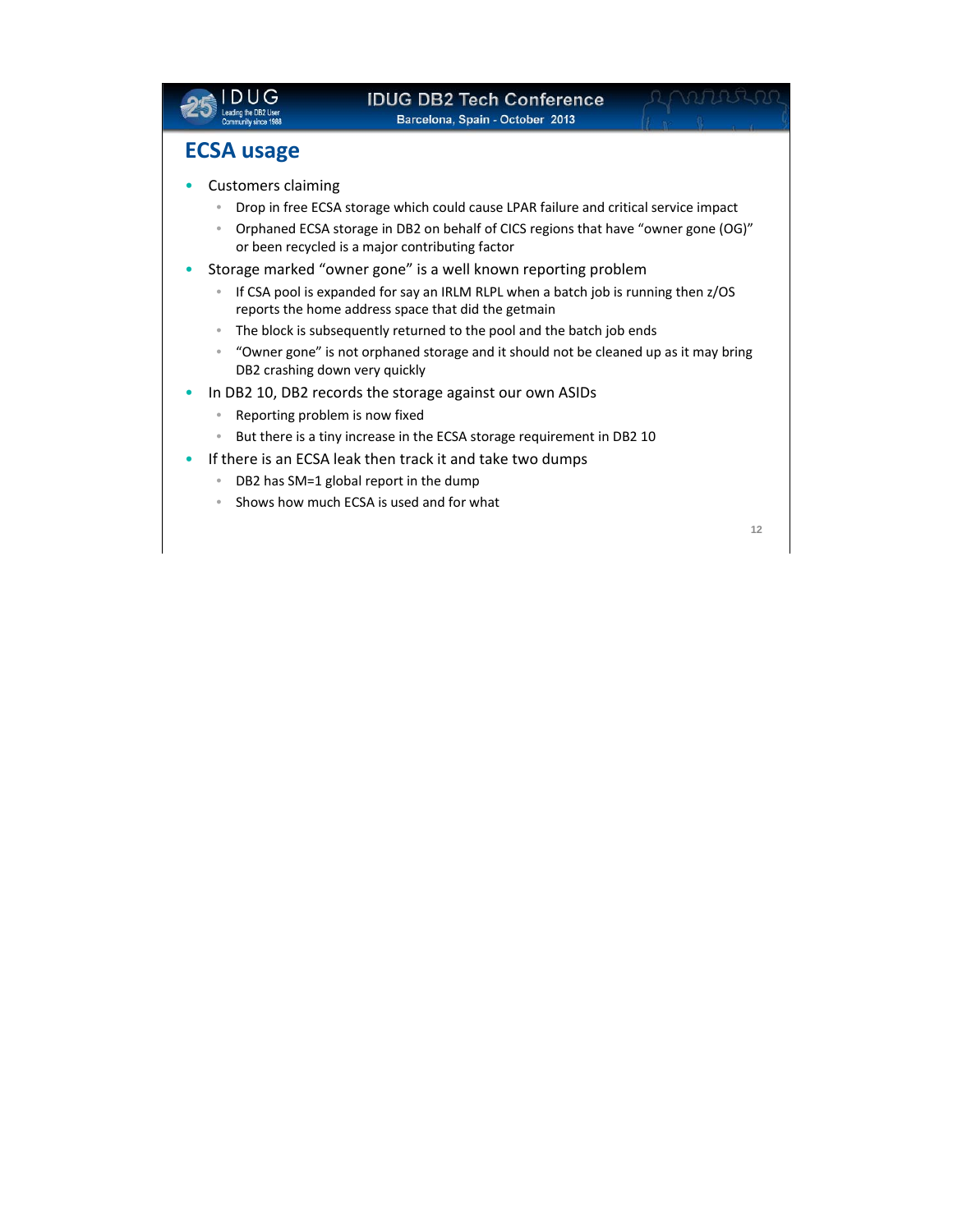

# **IDUG DB2 Tech Conference**

**Barcelona, Spain - October 2013** 

711520

# **Online migration in 24\*7 environment**

- Technically possible to run DSNTIJTC and DSNTIJEN alongside well‐behaved online workloads
	- Jobs use SQL DDL with frequent commit and REORG SHRLEVEL(REFERENCE)
	- Designed to fail gracefully leaving DB2 catalog fully operational
	- After problem determination is complete, the respective job can be corrected and resubmitted
	- The respective job will restart from where it left off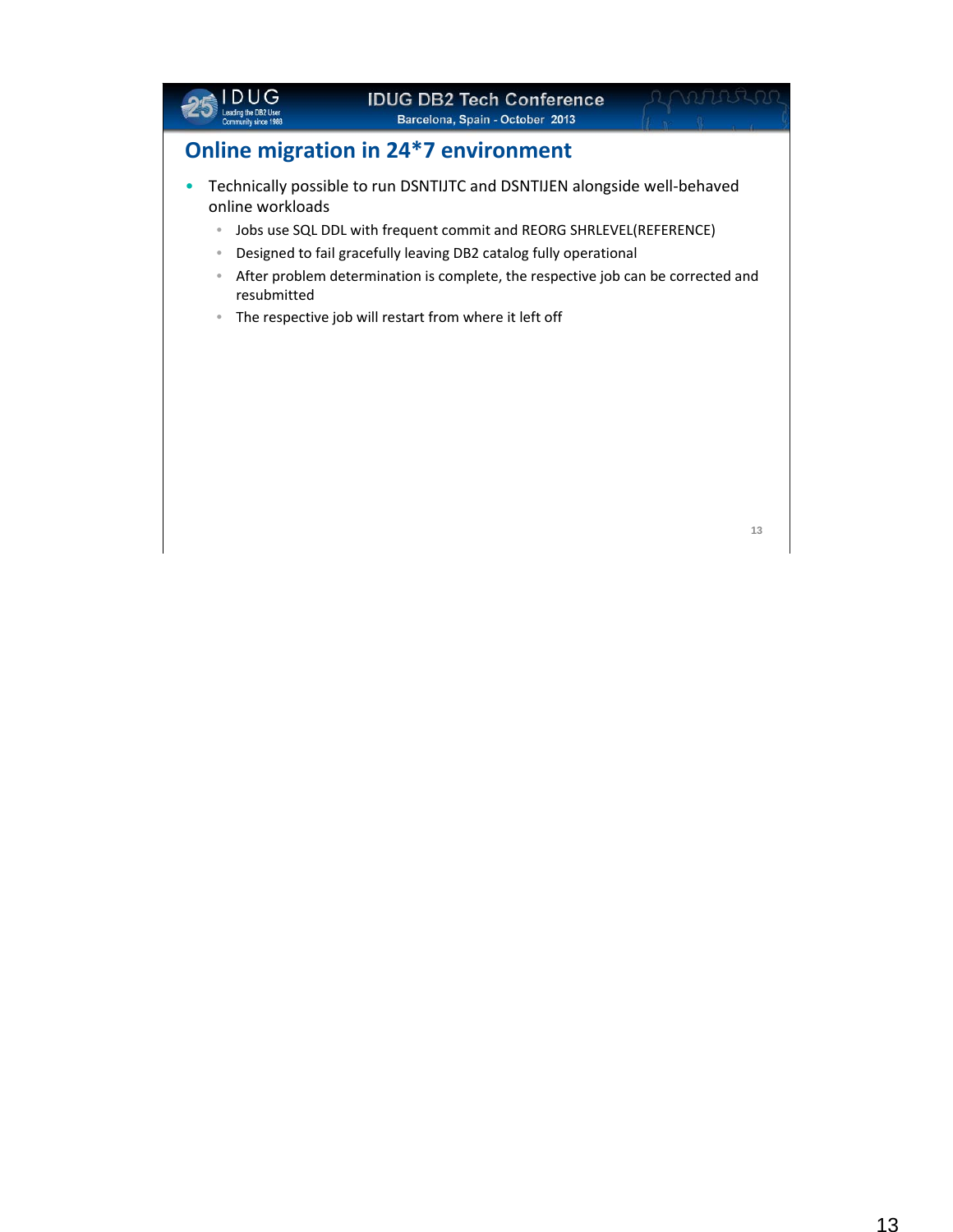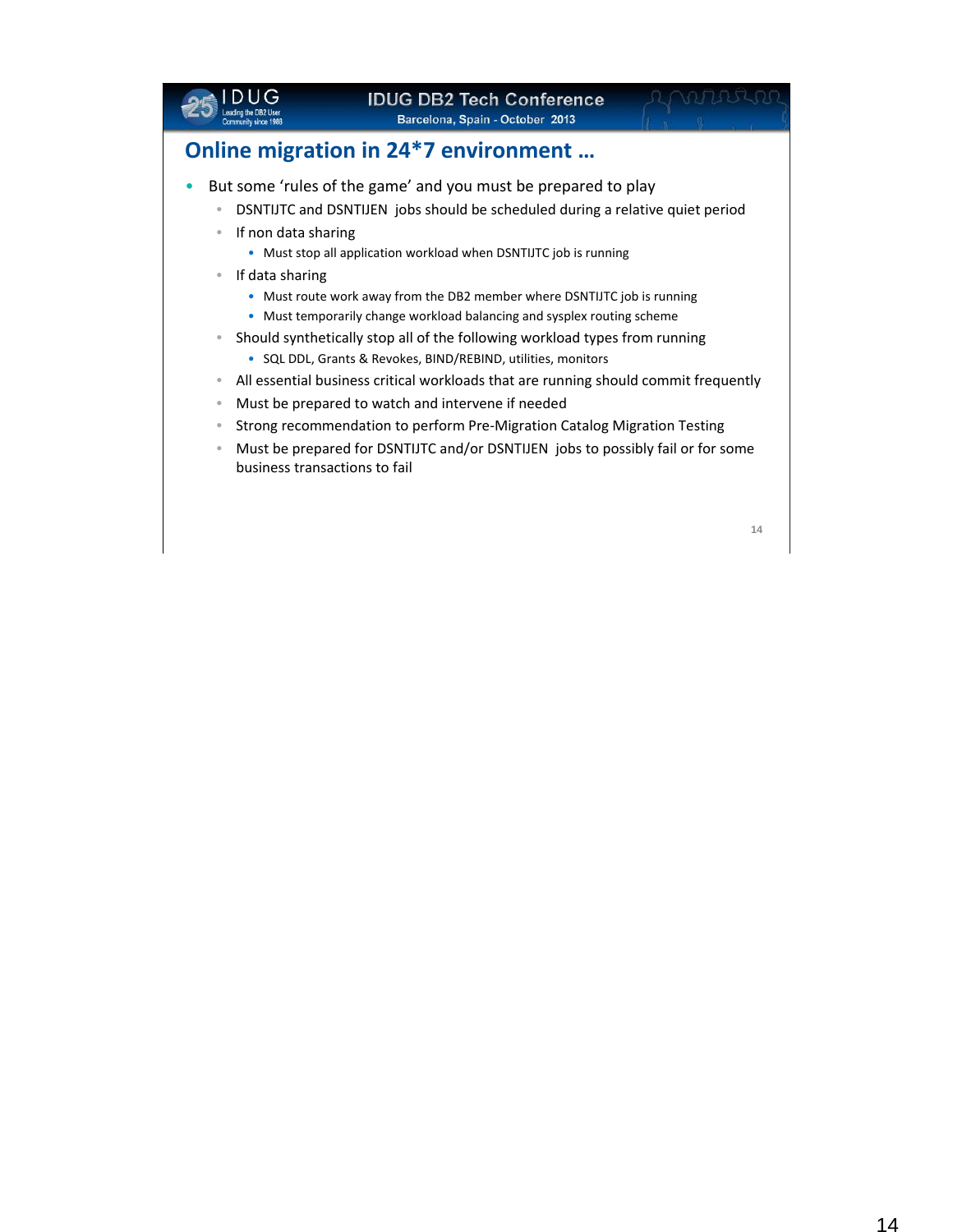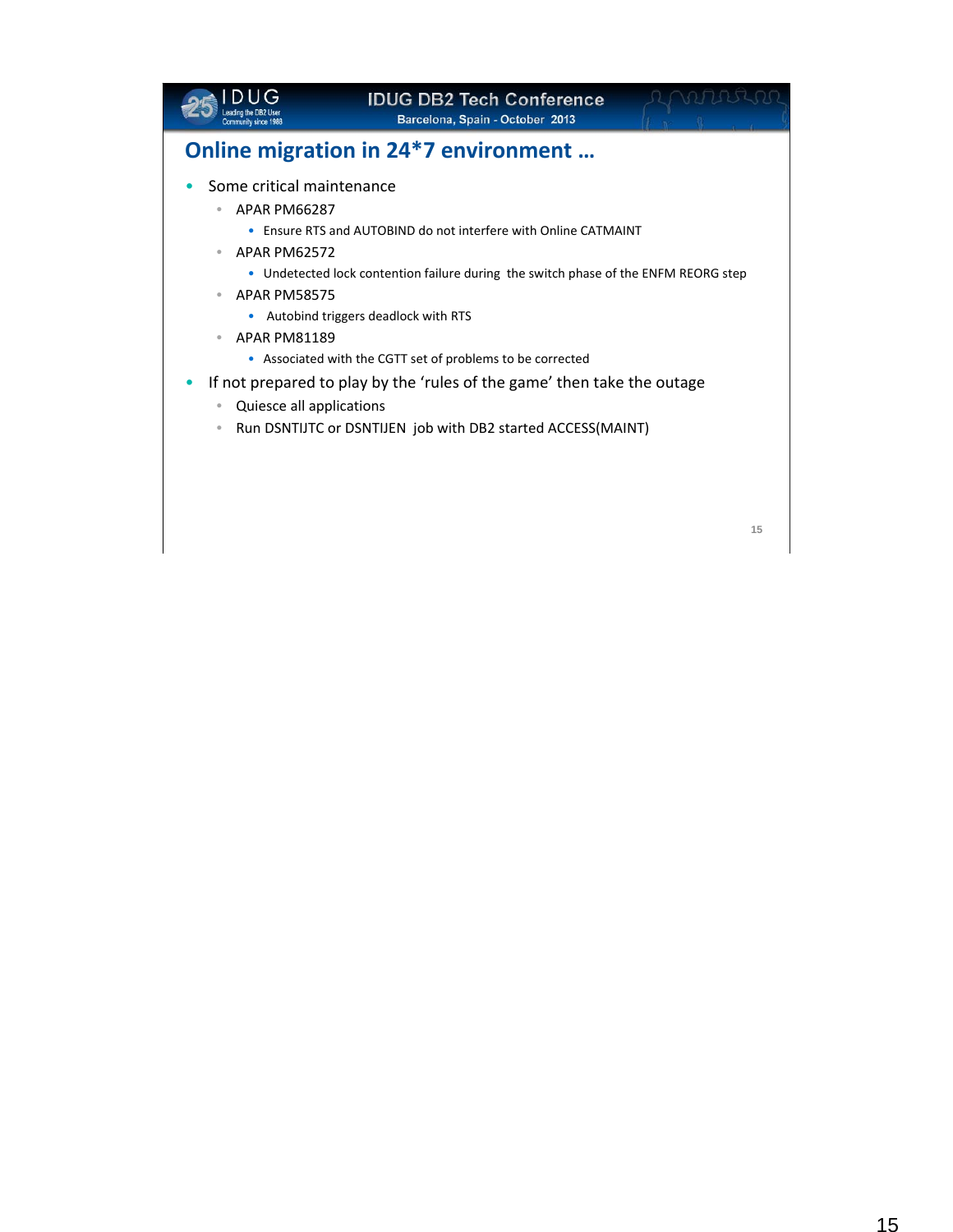

# **IDUG DB2 Tech Conference**

**Barcelona, Spain - October 2013** 

# **Steps to investigate CPU performance**

- Comparing CPU performance on V10 relative to V8 or V9
	- More difficult to do in real customer production environment
		- Uncertainty caused by application changes
		- Fluctuation in the daily application profile especially batch flow
	- Must try to normalise things out to ensure workloads are broadly comparable
		- Broadly similar in terms of SQL and getpage profile
		- Usually have to exclude the batch flow
		- Factor out extreme variation
		- Need to look at multiple data points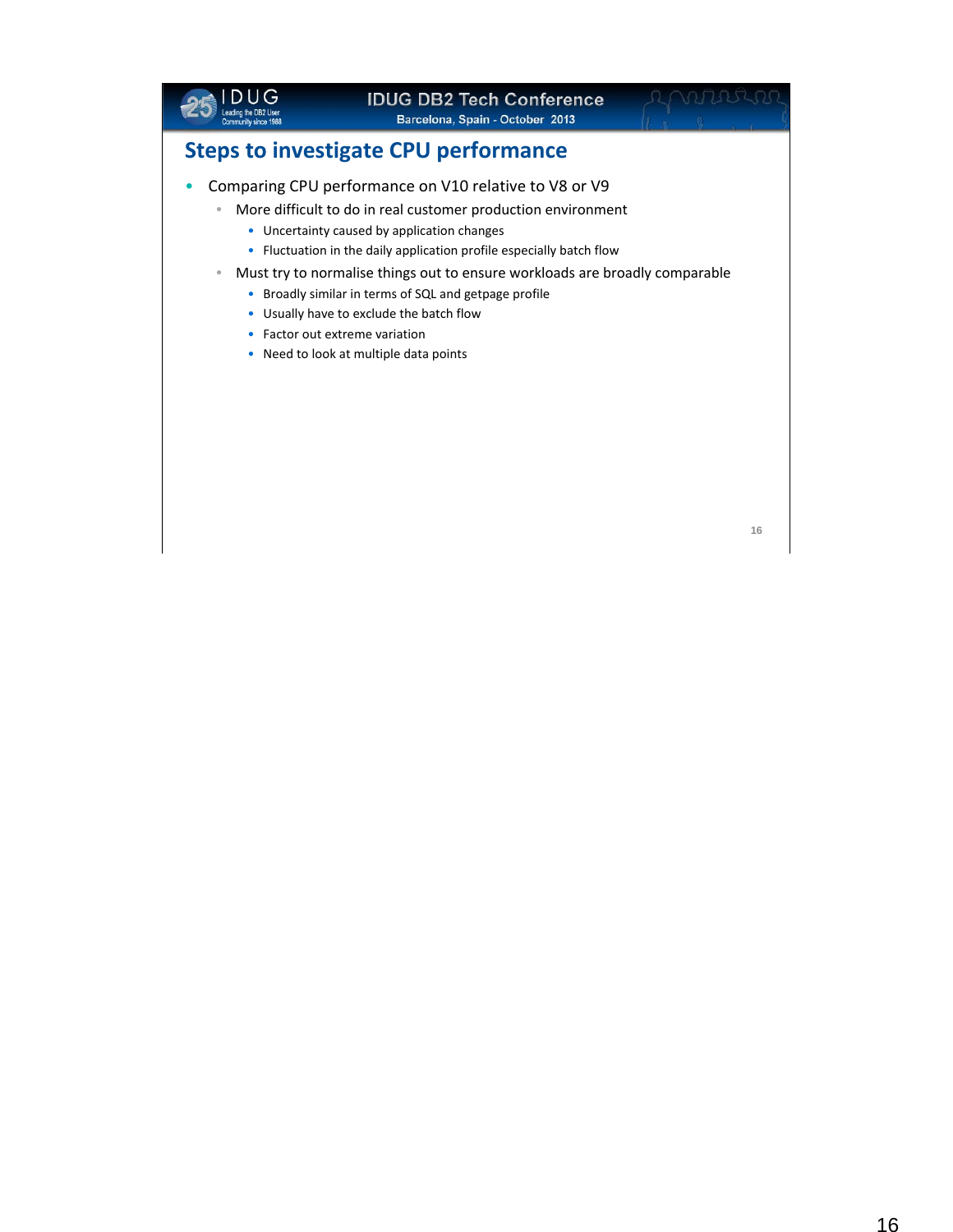

## **Steps to investigate CPU performance …**

- Check that you have the same pattern across releases from a DB2 perspective based on combined view of DB2 Statistics and Accounting Traces
- Validate that there have been no access path regression after migration or from application changes going on at the same time as the migration
- Use as a starting point look at
	- Statistics Trace
		- MSTR TCB & SRB, DBM1 TCB, SRB & IIP SRB, IRLM TCB & SRB CPU times
		- Split of CP vs. zIIP for DBM1 is likely to be very different between V9 and V10
	- Accounting
		- For each CONNTYPE
			- Class 2 CPU times on CP and zIIP, numbers of occurrences and commits/rollbacks
	- Workload indicators:
		- DML (split by type: select, insert, update, fetch, etc...),
		- Commits, rollbacks, getpages, buffer update
		- Read and write activity (#IOs. #pages)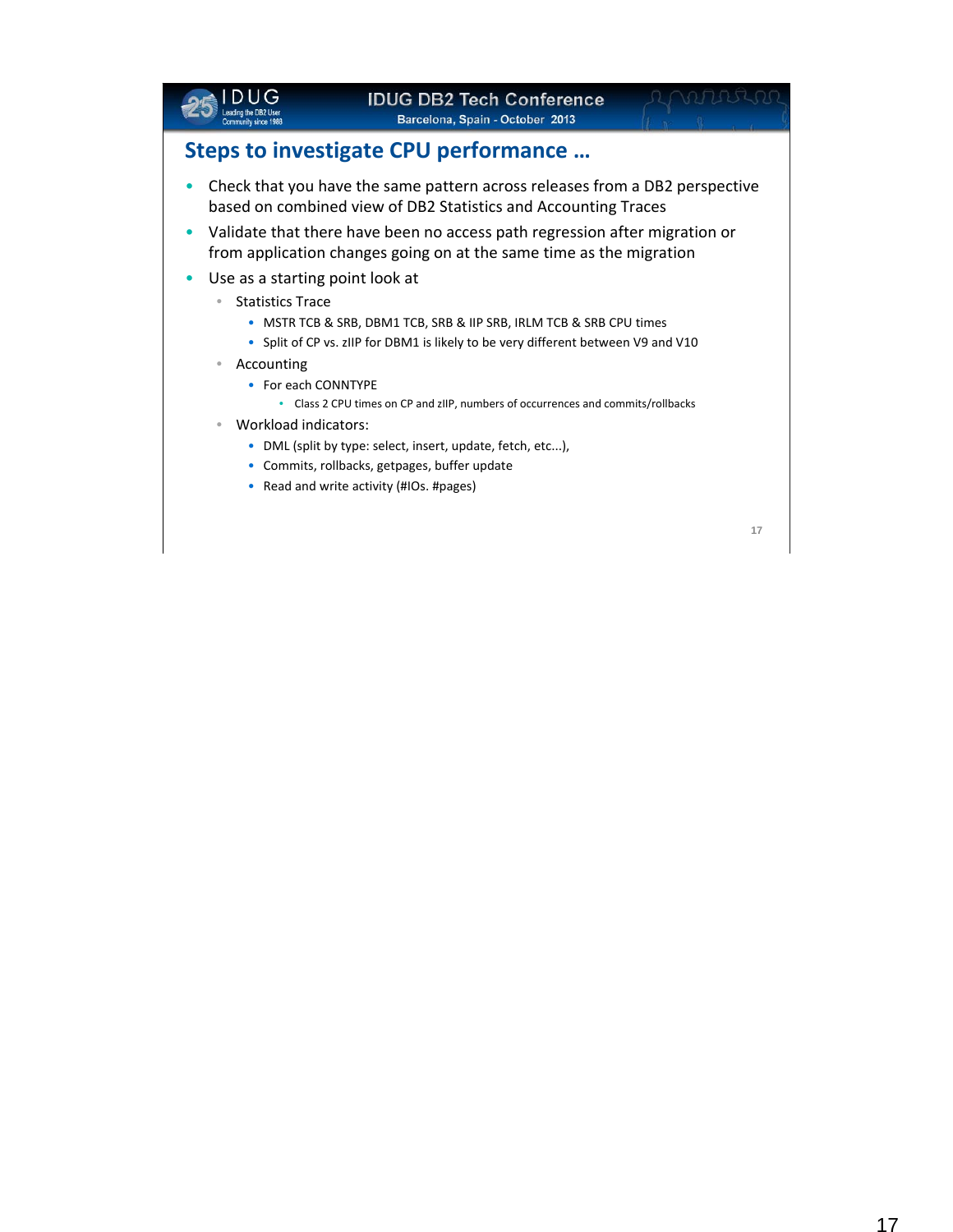|                                           | <b>IDUG DB2 Tech Conference</b><br>Barcelona, Spain - October 2013                                                                                                |  |
|-------------------------------------------|-------------------------------------------------------------------------------------------------------------------------------------------------------------------|--|
| environment                               | Steps to investigate CPU performance<br>A challenge to get an 'apple-to-apple' comparison in a real production                                                    |  |
|                                           | Best chance is to find a period of time with limited batch activity, and to look at<br>the same period over several days in V8/V9 and several days running on V10 |  |
| $\bullet$<br>CPU milliseconds per commit  | Make sure that the CPU numbers are normalized across those intervals i.e., use                                                                                    |  |
| $\bullet$<br>of CPU resource consumption: | Easy to combine statistics and accounting by stacking the various components                                                                                      |  |
| $\bullet$                                 | MSTR TCB / (commits + rollbacks)<br>MSTR SRB / (commits + rollbacks)                                                                                              |  |
| $\bullet$<br>$\bullet$                    | DBM1 TCB / (commits + rollbacks)<br>DBM1 SRB / (commits + rollbacks)                                                                                              |  |
| $\bullet$<br>$\bullet$                    | DBM1 IIP SRB / (commits + rollbacks)<br>IRLM TCB / (commits + rollbacks)                                                                                          |  |
| $\bullet$                                 | IRLM SRB / (commits + rollbacks)<br>Average Class 2 CP CPU * occurrences / (commits + rollbacks)                                                                  |  |
|                                           |                                                                                                                                                                   |  |

• Average Class 2 SE CPU \* occurrences / (commits + rollbacks) **<sup>18</sup>**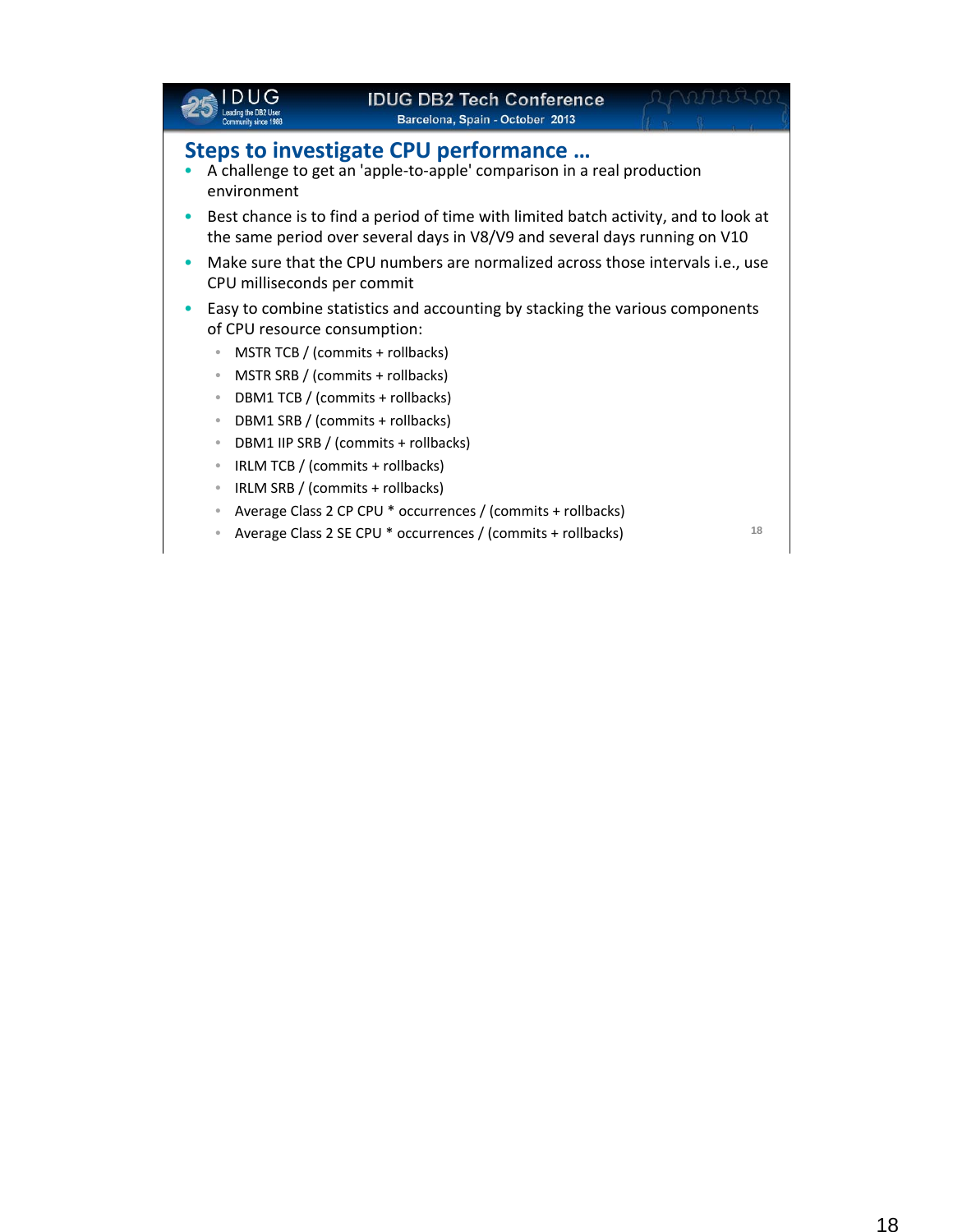

nnssa

# **Steps to investigate CPU performance …**

- Need to check the workload indicators for the chosen periods
- Similarities between data points for a given version, but big variations between V8/V9 and V10
	- Sign that something has changed from an application or access path perspective
	- More granular analysis of accounting data will be required to pin point the specific plan/package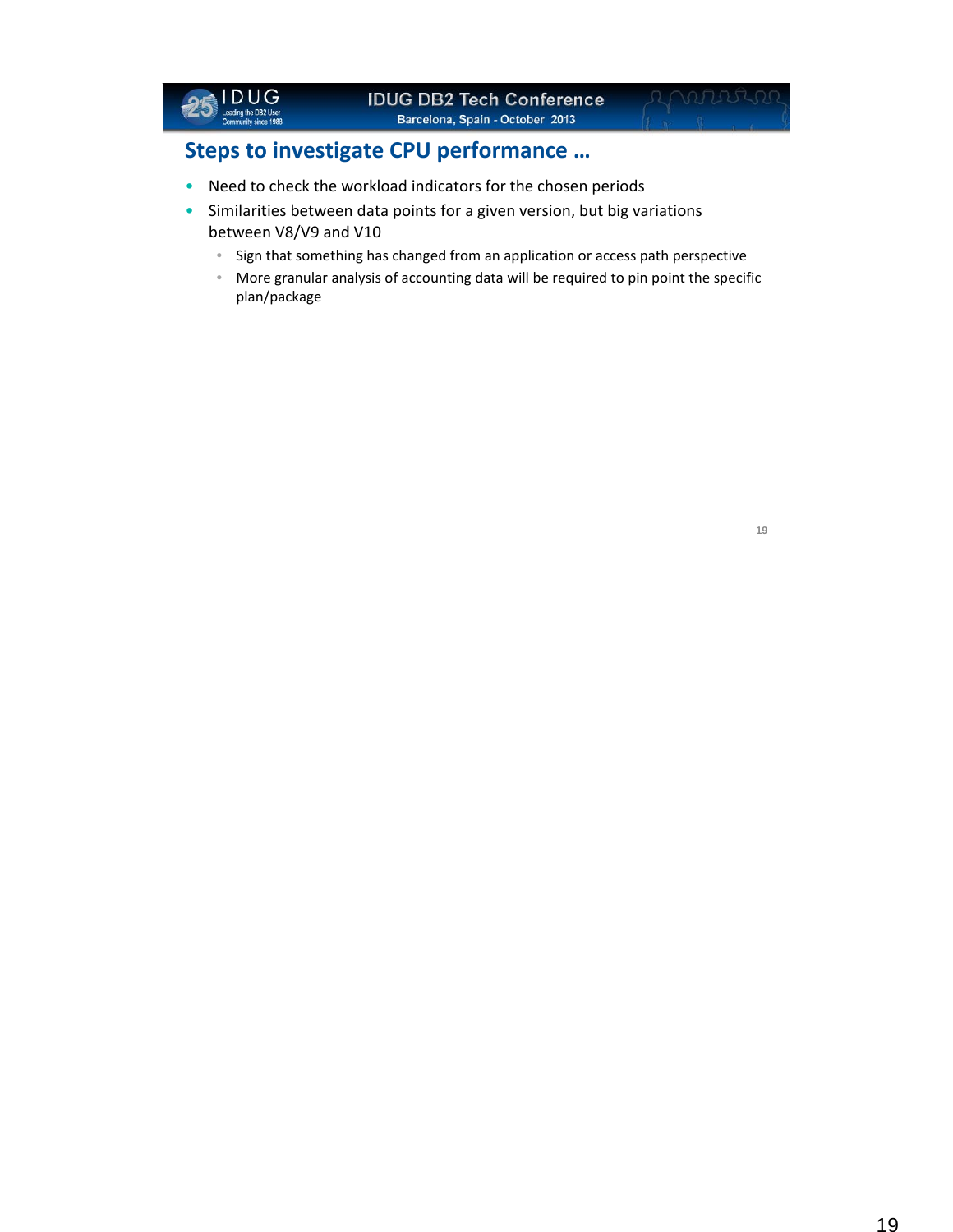|                                                                                                                                             | <b>IDUG DB2 Tech Conference</b><br>Barcelona, Spain - October 2013                                                                                                                                                                                                                                                                                                                                                                                                                                                                                                                                                                                              |  |
|---------------------------------------------------------------------------------------------------------------------------------------------|-----------------------------------------------------------------------------------------------------------------------------------------------------------------------------------------------------------------------------------------------------------------------------------------------------------------------------------------------------------------------------------------------------------------------------------------------------------------------------------------------------------------------------------------------------------------------------------------------------------------------------------------------------------------|--|
| <b>OPTIMIZE FOR 1 ROW</b>                                                                                                                   |                                                                                                                                                                                                                                                                                                                                                                                                                                                                                                                                                                                                                                                                 |  |
| $\bullet$<br>$\bullet$<br>$\qquad \qquad \bullet$<br>V10 'hammer' change<br>$\bullet$<br>$\qquad \qquad \bullet$<br>indexes available e.g., | Potential for access path regression when using OPTIMIZE FOR 1 ROW<br>Used by customers as a hint to discourage use of sort or list prefetch<br>Sometimes applied as an installation SQL coding standard<br>DB2 access path selection has always been cost based<br>• Excludes the 'sort' access plan candidates<br>Remaining 'sort avoidance' access plans compete on cost – lowest cost wins<br>• If no 'sort avoidance' access plans, then 'sort' access plans remain and compete on cost<br>Seeing increasing evidence of access path regression when multiple candidate<br>• DB2 using alternate index with lower MATCHCOLS value because there is no sort |  |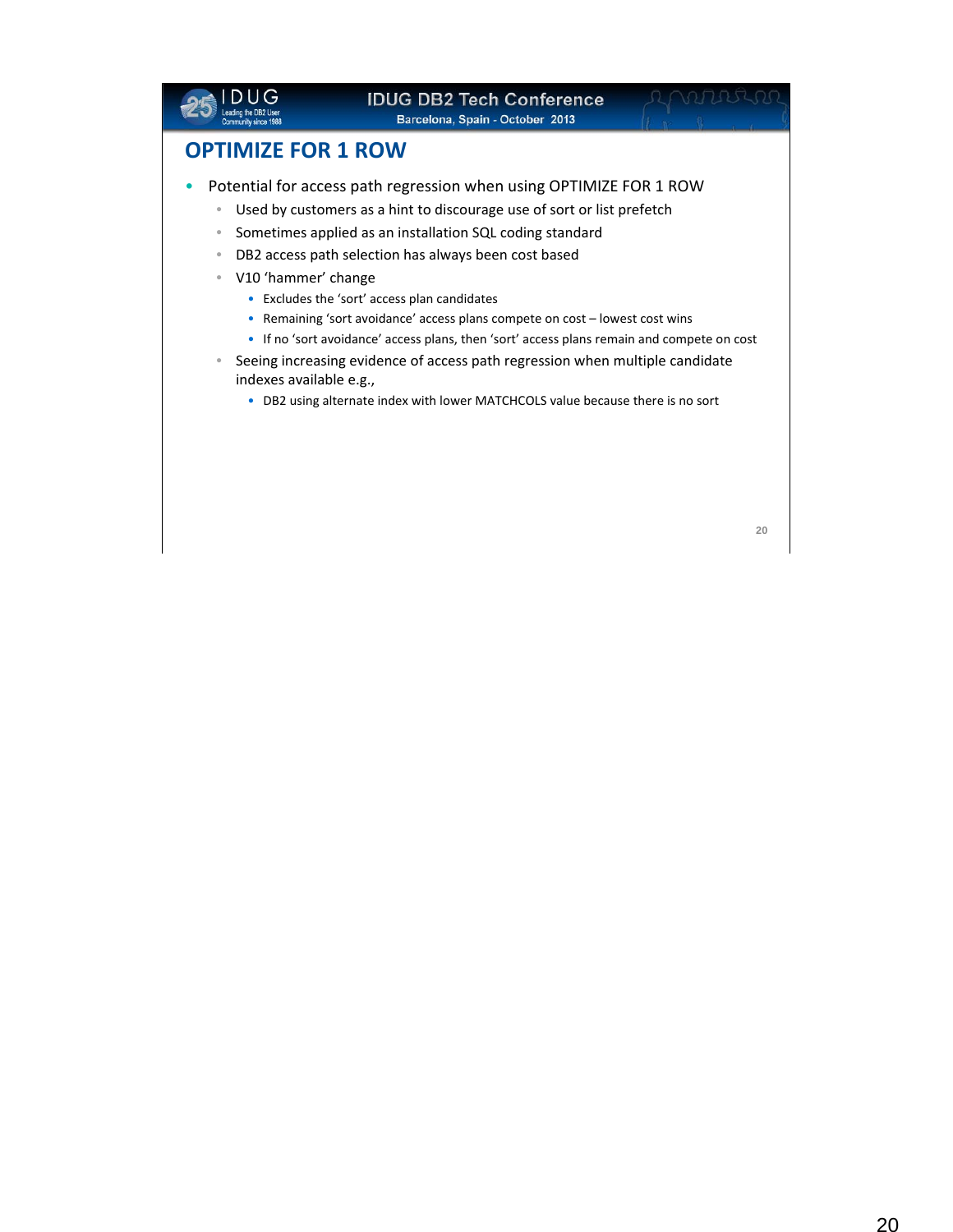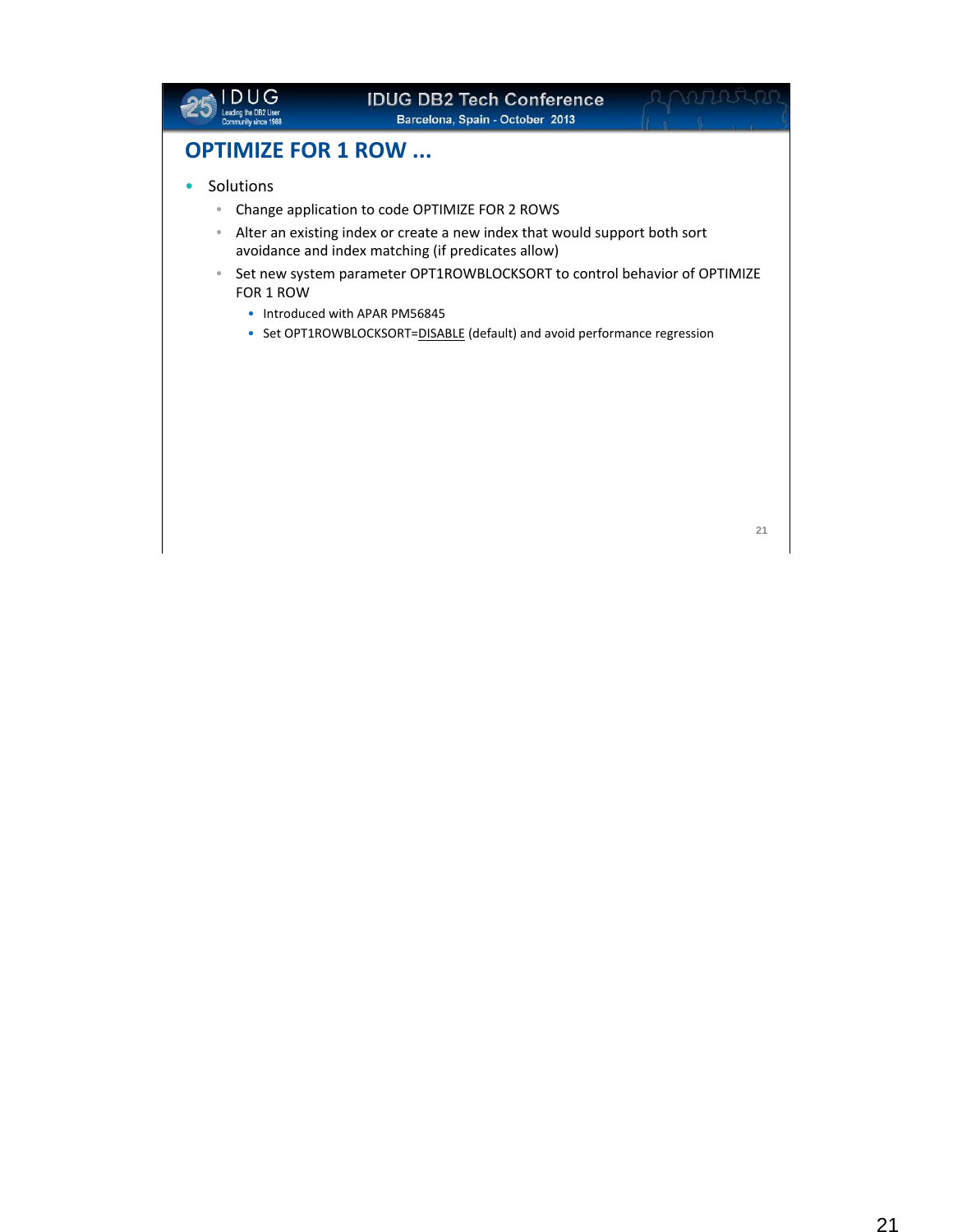

# WATERS

## **OPTIOWGT**

- V8 default for OPTIOWGT is DISABLE
- ENABLE is the DB2 default in V9 and V10, and proven best practice to stabilise access path selection
	- Adjusts downward the weight of the I/O cost in access path selection
	- Particularly important when running on fast processors (z10, z196, ...)
- Installations should have changed OPTIOWGT to ENABLE as part of the V10 migration
	- Common mistake for customer performing skip release migration from V8 to V10
- Recommend that all installations should set OPTIOWGT=ENABLE
- PTF for APAR PM70046 will actually force OPTIOWGT=ENABLE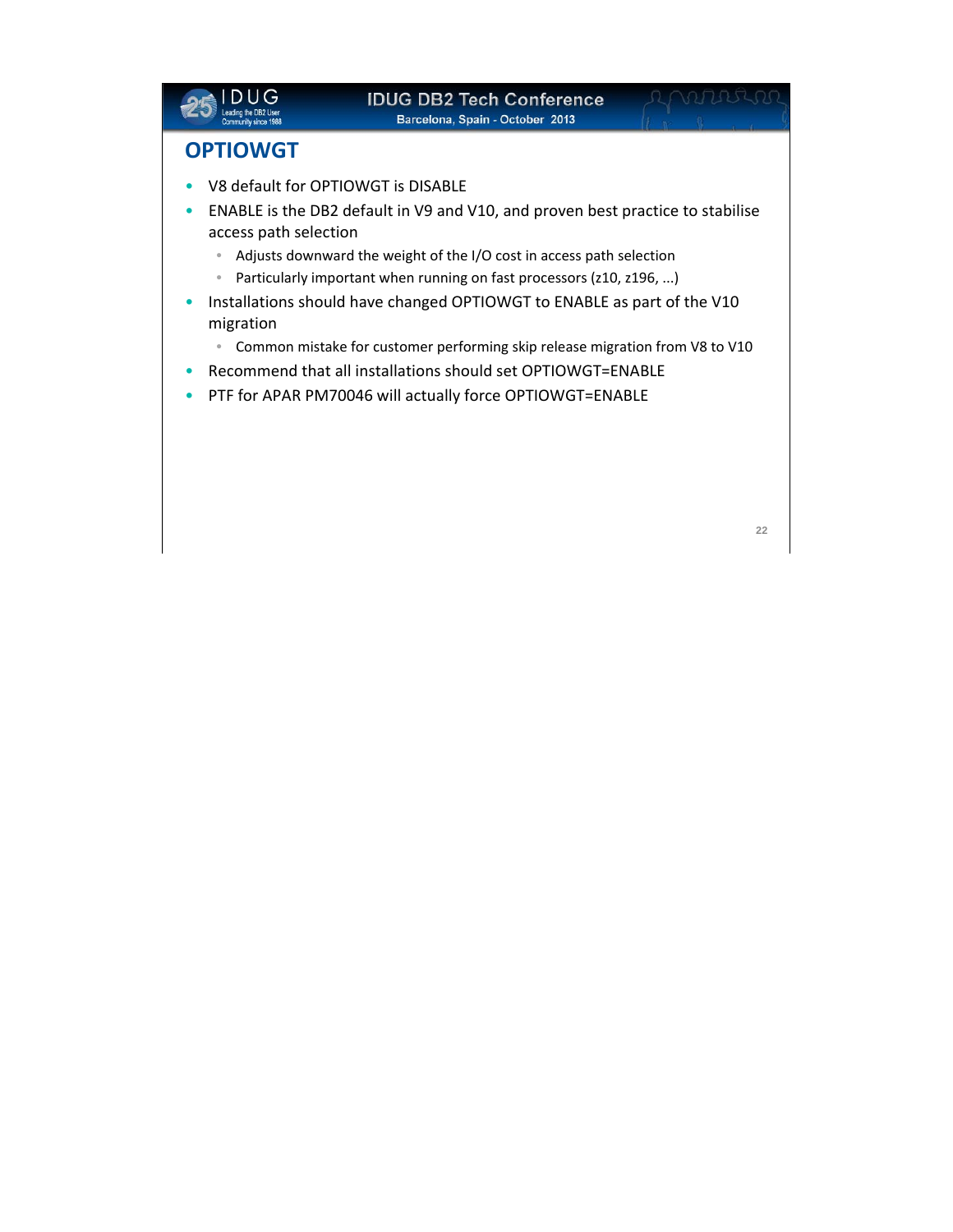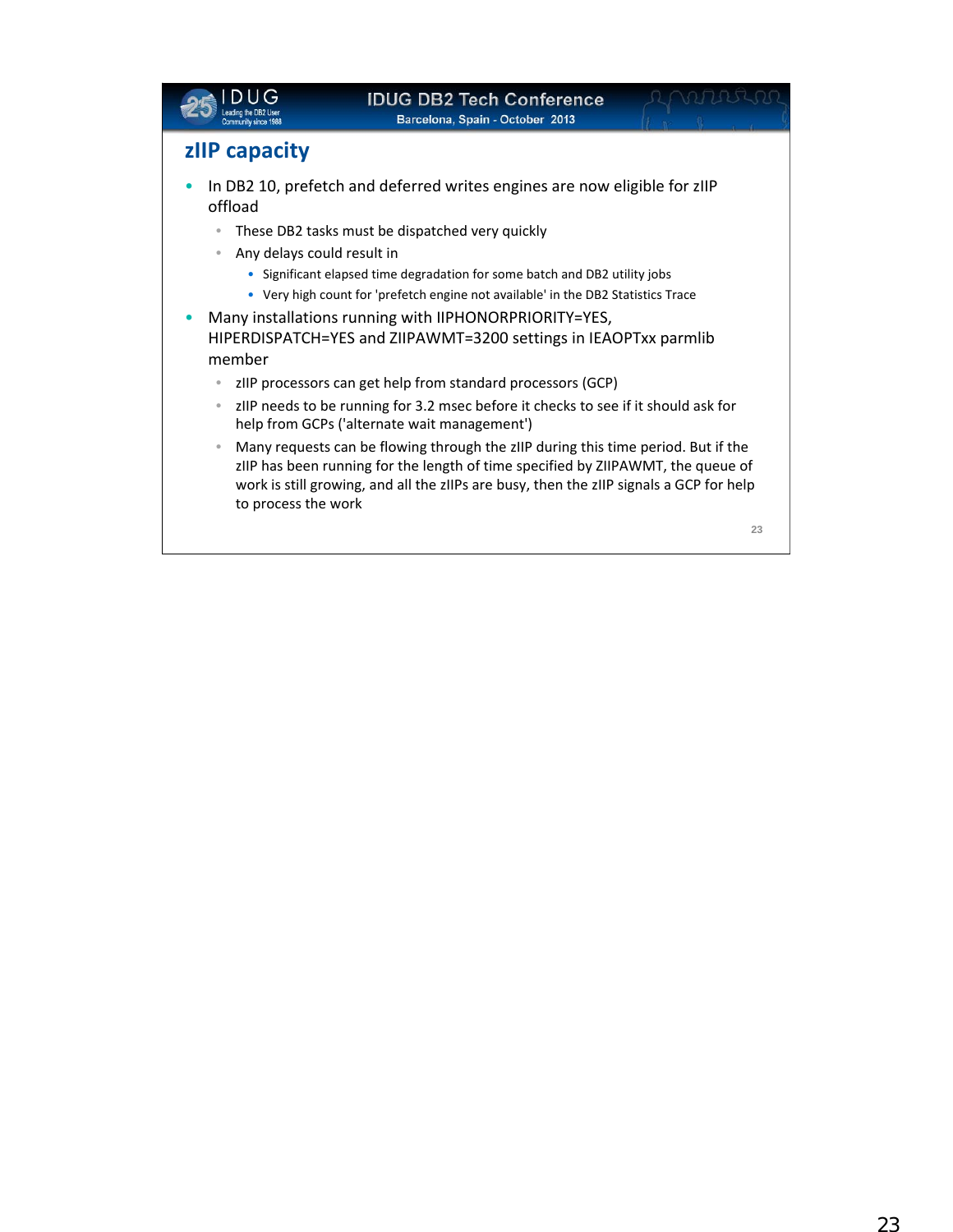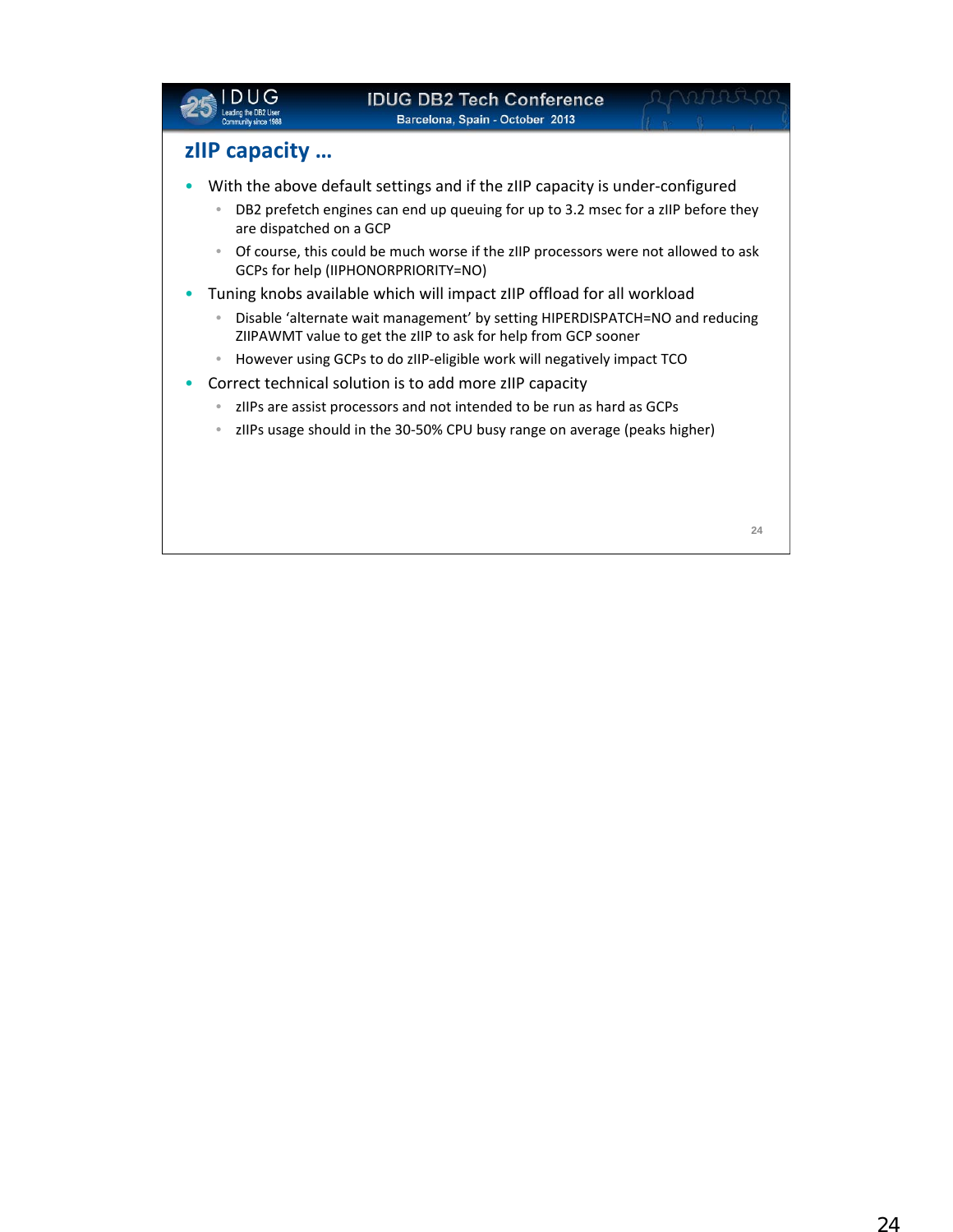| eading the DB2<br>Community since 1988 |             |                                                                            | <b>IDUG DB2 Tech Conference</b><br>Barcelona, Spain - October 2013 |                     |                           |              |                                                                                                                                       |    |
|----------------------------------------|-------------|----------------------------------------------------------------------------|--------------------------------------------------------------------|---------------------|---------------------------|--------------|---------------------------------------------------------------------------------------------------------------------------------------|----|
|                                        |             | CHAR(dec), VARCHAR(dec), CAST(dec as CHAR),<br><b>CAST(dec as VARCHAR)</b> |                                                                    |                     |                           |              |                                                                                                                                       |    |
|                                        | For example |                                                                            |                                                                    |                     |                           |              |                                                                                                                                       |    |
|                                        |             | , CHAR (COL1)<br>FROM DB2_TABLE;<br>-----------------------------------    | , HEX (CHAR (COL1))                                                |                     | $+ - - - - - - - - - - -$ |              | SUBSTR(CHAR(COL1), 2, 4) APPL SUBSTR<br>COL1 : CHAR_V9 : HEX_CHAR_V9 : APPL_SUBSTR : : COL1 : CHAR_V10 : HEX_CHAR_V10 : APPL_SUBSTR : |    |
|                                        |             | 9 : 0009, : 40F0F0F0F96B : 0009                                            |                                                                    | <b>The Contract</b> |                           |              | $\frac{1}{2}$ 9 $\frac{1}{2}$ 9 $\frac{1}{2}$ F94040404040 $\frac{1}{2}$                                                              |    |
|                                        |             | 99 : 0099, : 40F0F0F9F96B : 0099<br>999 ! 0999, ! 40F0F9F9F96B ! 0999      |                                                                    |                     |                           | !! 999 ! 999 | !! 99 ! 99 !! F9F940404040 ! 9<br>: F9F9F9404040 ! 99                                                                                 |    |
|                                        |             |                                                                            |                                                                    |                     |                           |              |                                                                                                                                       | 25 |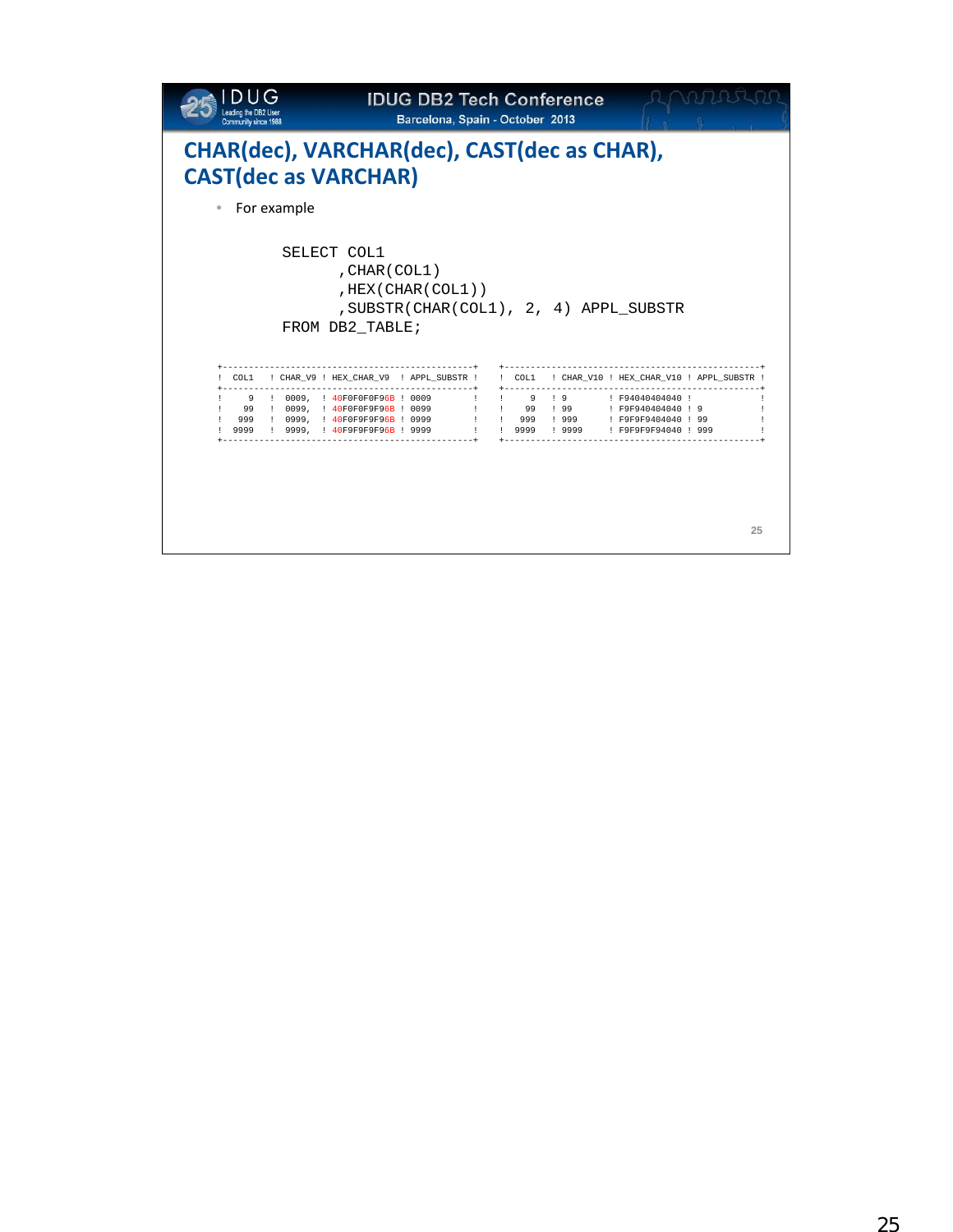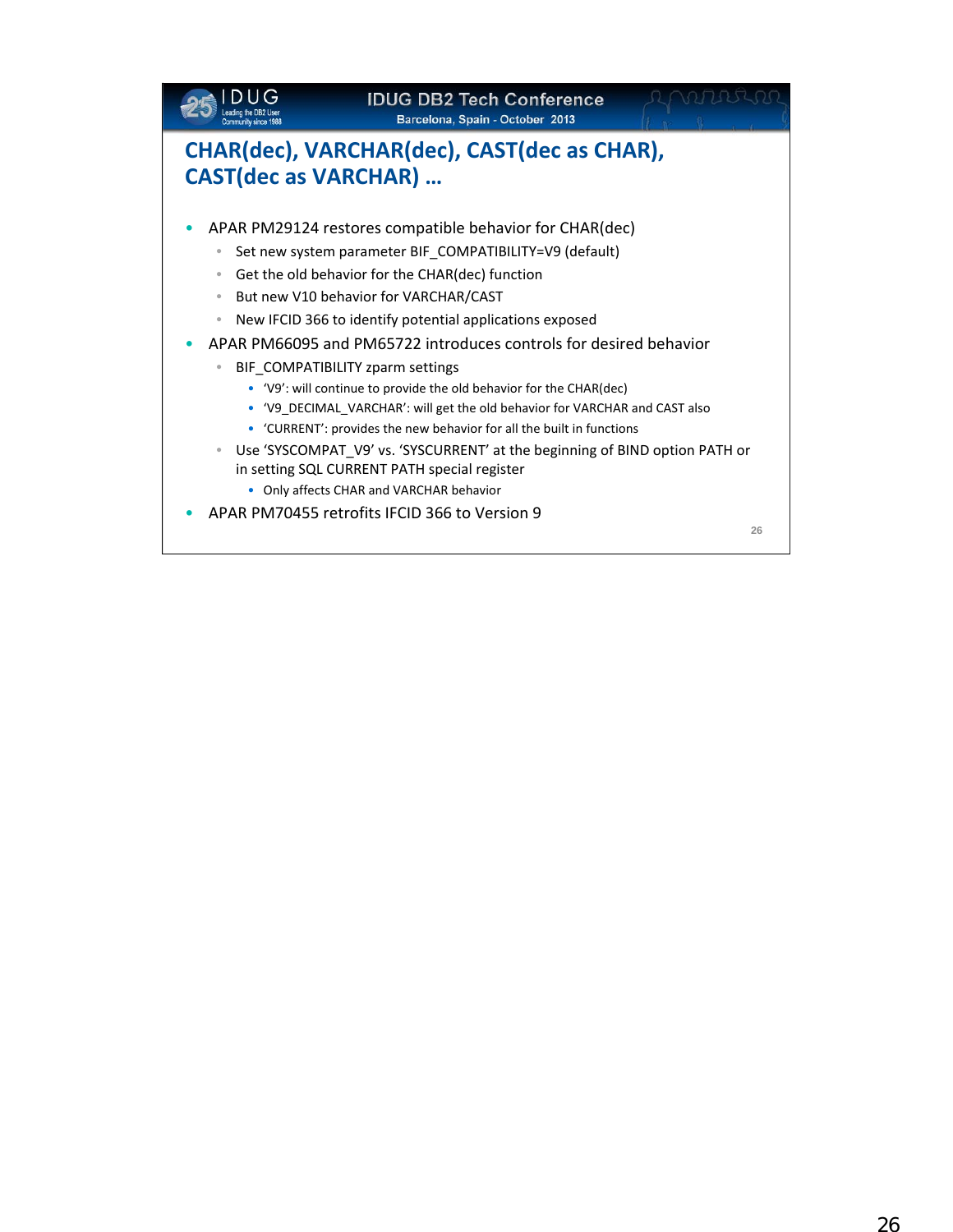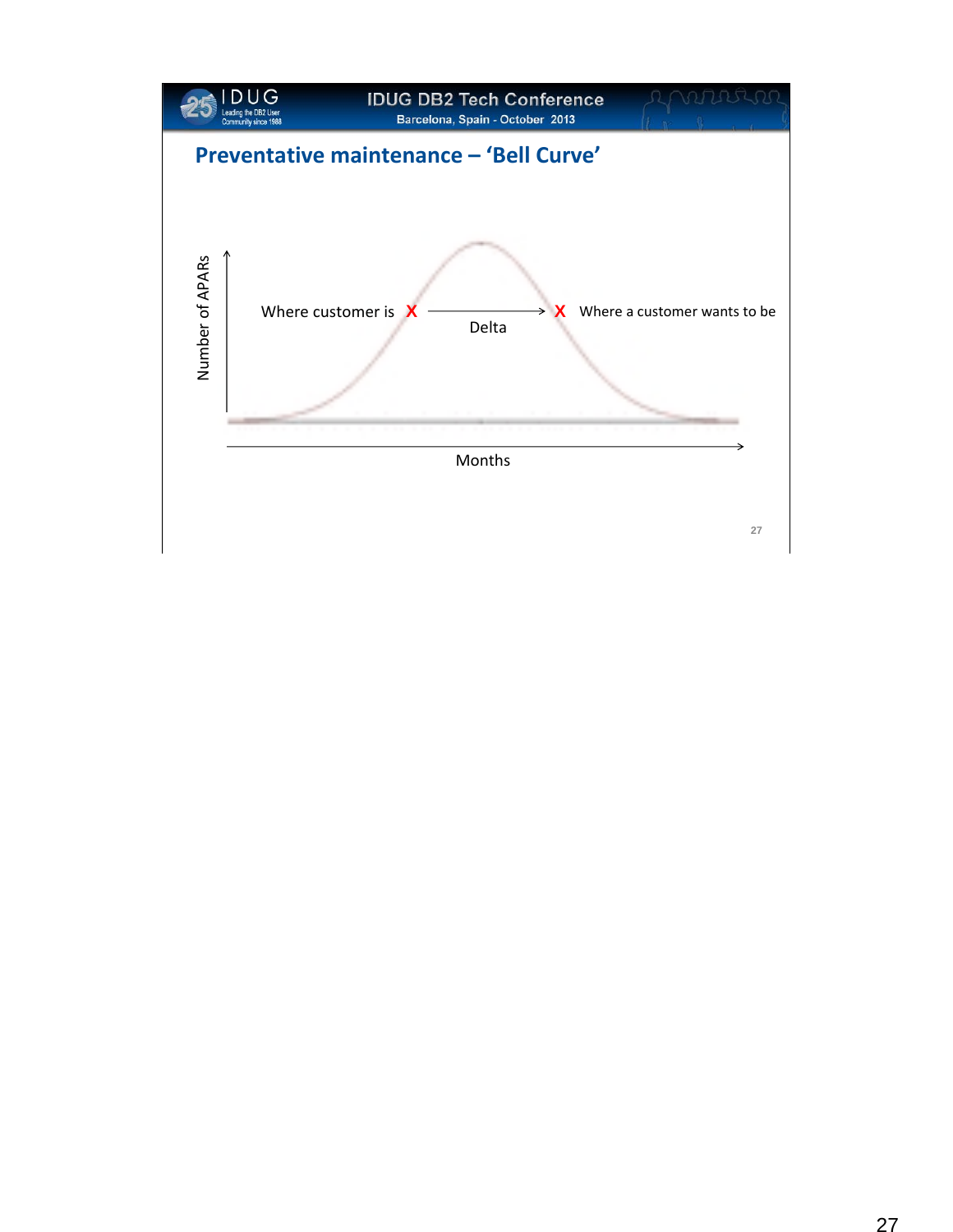

## **IDUG DB2 Tech Conference**

**Barcelona, Spain - October** 2013

## **Preventative maintenance – some observations**

- Preventative maintenance strategy for any given customer needs to adapt to changing circumstances
	- Needs to be dynamic and flexible
	- Consider being more aggressive in maintenance strategy
		- If the number of problems experienced are fixed by PTFs that are not applied
		- If an early adopter of a new version or some new function
	- Consider being less aggressive and more conservative if continually hitting PEs
- Some customers are traditionally conservative and on the trailing edge on current version and preventative maintenance
	- Version upgrade triggered based on end of currency date of prior release
	- Cycle of preventative maintenance upgrades is also based on being on the trailing edge of current version
		- Reliance on PEs being found by other customers
		- No pro‐active checking for HIPERs and PEs
	- Often resistant to and inflexible on
		- Application of critical HIPERs during and after roll‐out period
		- Investigation of PEs (always back off which takes the base back in time)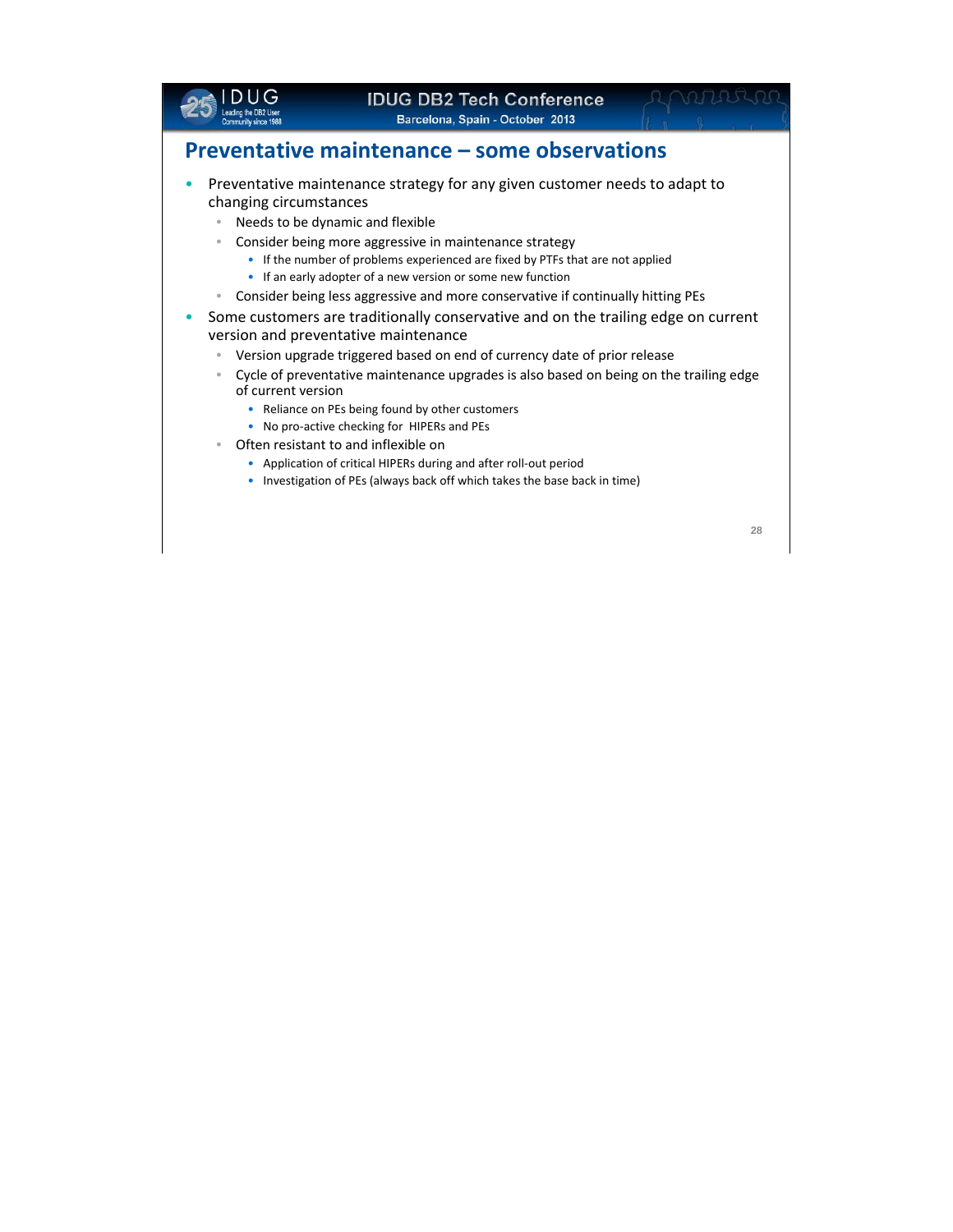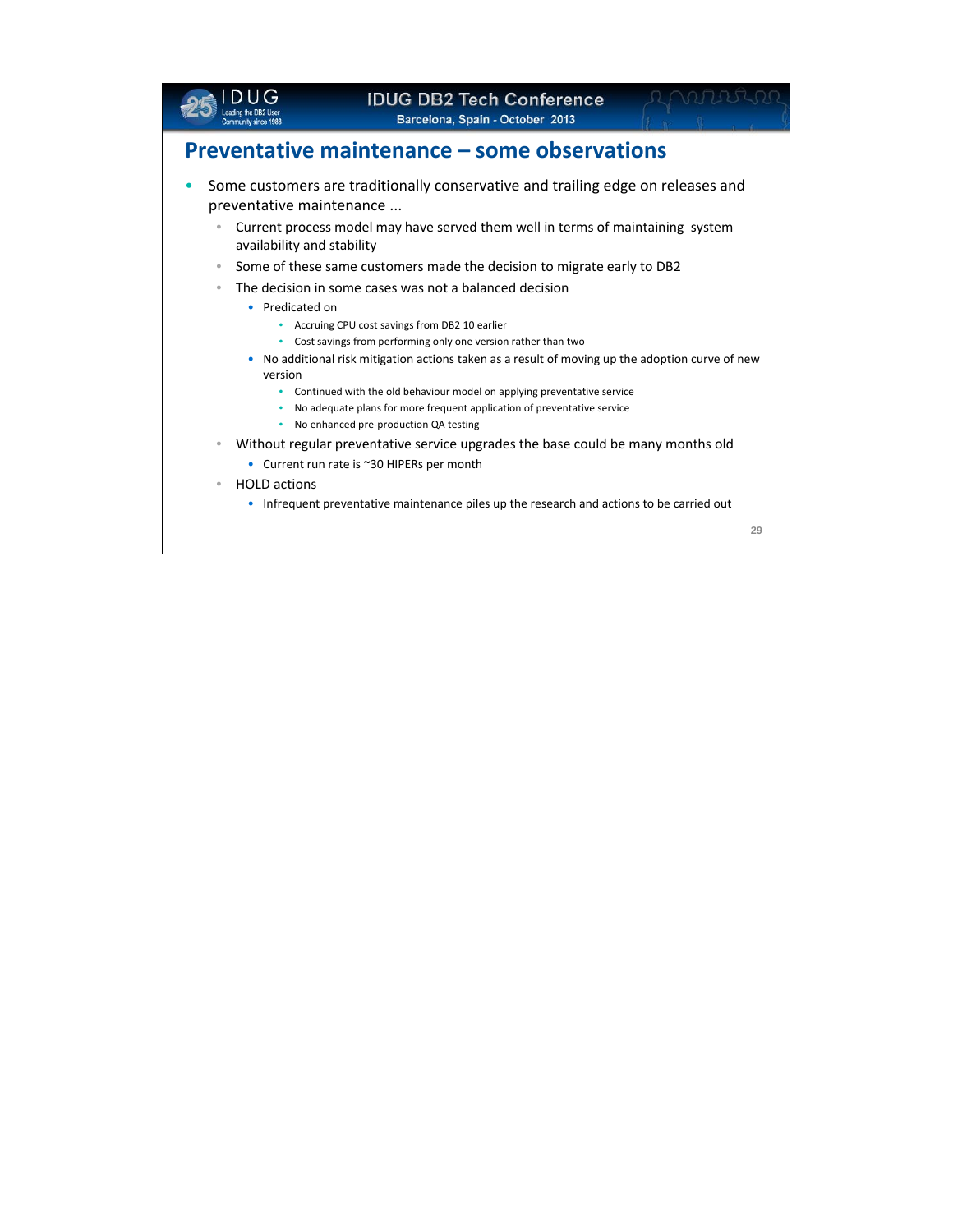

## **Preventative maintenance ‐ recommendations**

- As a priority implement a continuous scheduled program for applying regular DB2 preventative service using CST/RSU method
	- Paramount importance to maintain system availability and stability
	- Plan on 3‐4 major preventative maintenance upgrades a year over next 12+ months to catch up and continue until world wide customer production adoption of DB2 10 becomes trailing edge
	- Pull and review Enhanced HOLDDATA on at least a weekly basis
		- Pro-active checking of all HIPERs and PEs looking for critical problems e.g.,
		- Data loss, NCORROUT, overlays, crashes, bad restart/recovery, etc
	- Introduce management process and procedure for expediting the apply of the most critical HIPERs after 1‐2 weeks in Test
		- During the rollout of new preventative service package on way to Production
		- Production thereafter
	- Enhance QA testing to provide better coverage and 'keep fires away' from production
	- Application of preventative maintenance can become less aggressive as DB2 10 becomes trailing edge
		- Perform at least 2 major preventative maintenance upgrades per year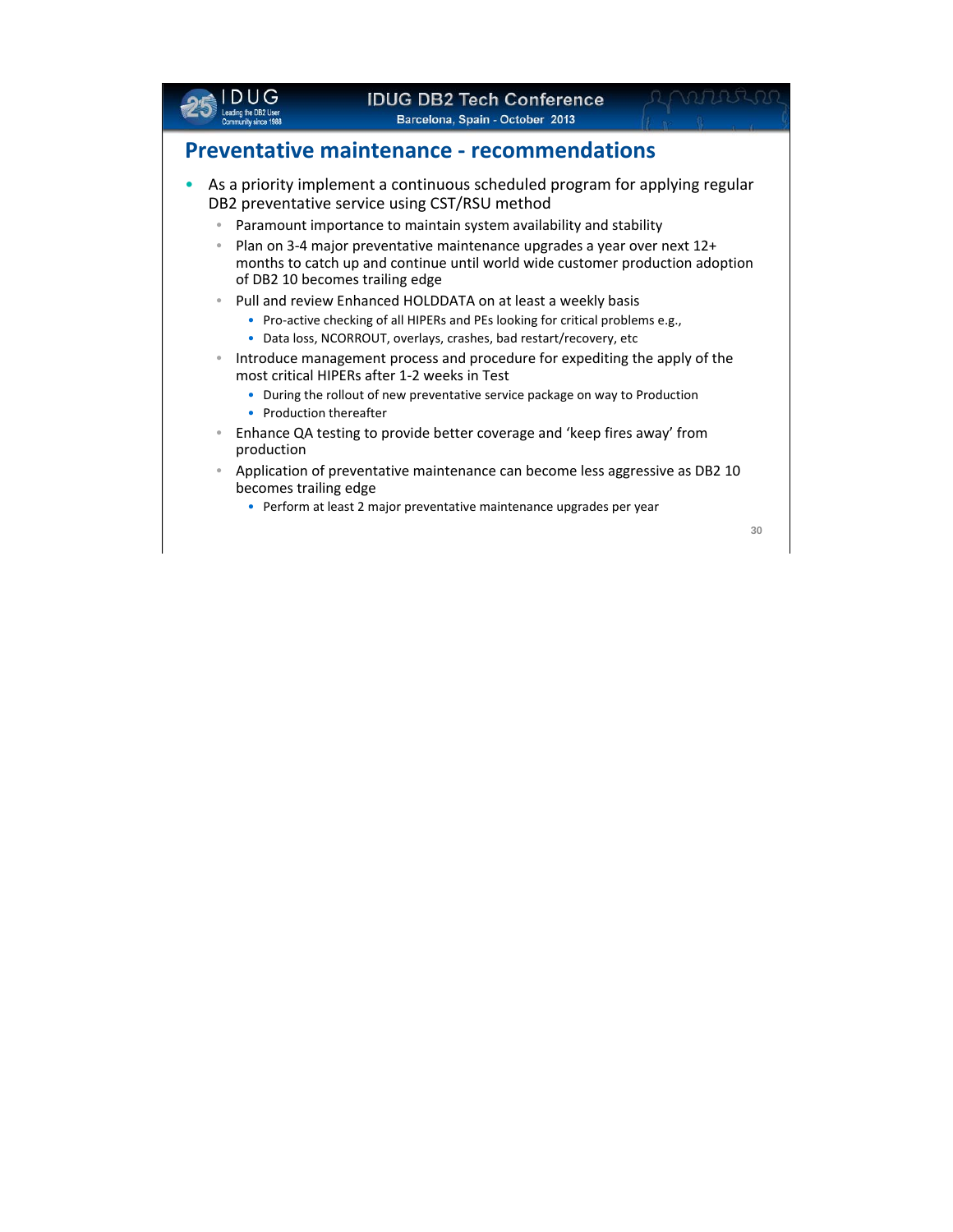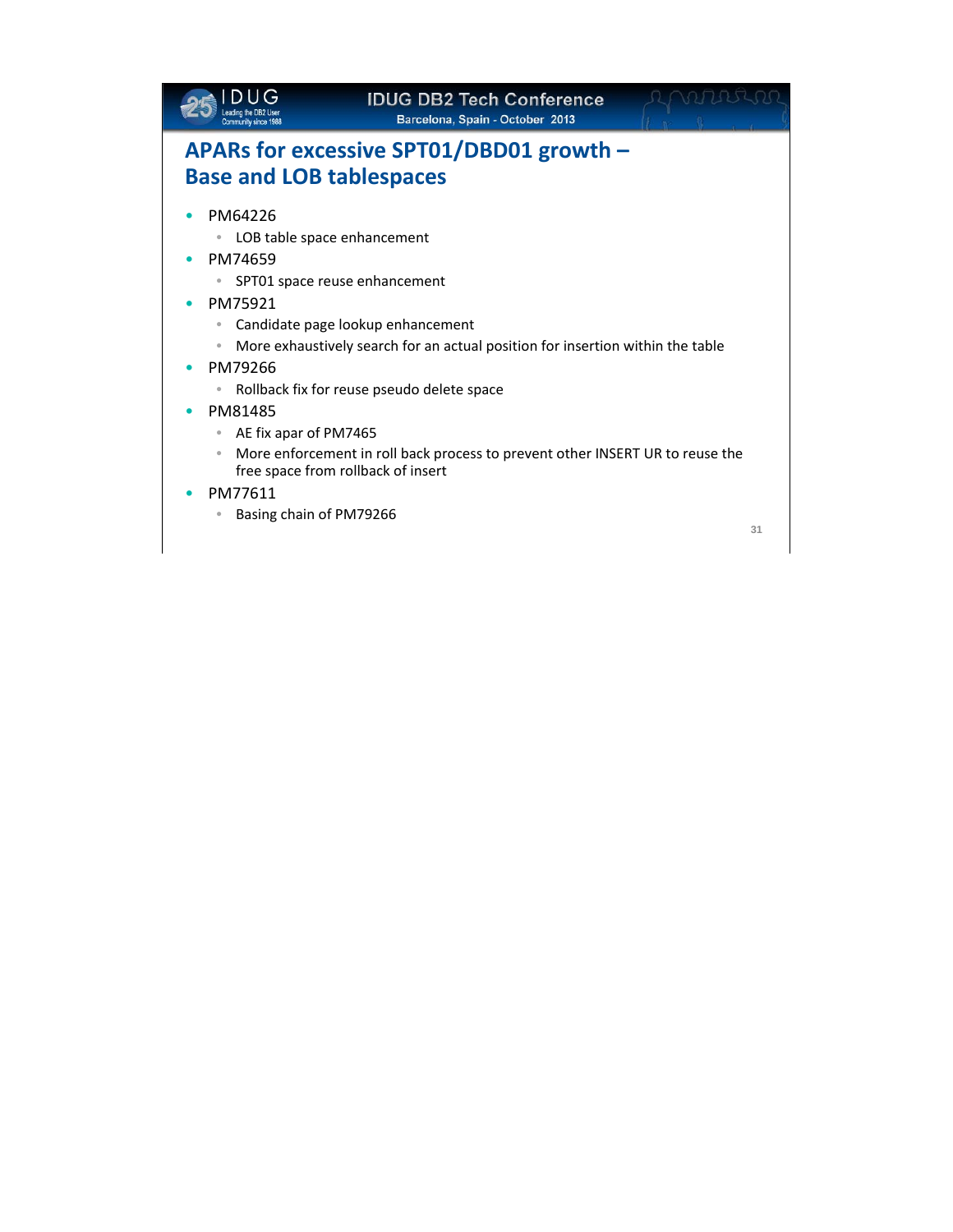

## **Summary**

- Understand real storage monitoring and control
- Introduce and discuss performance opportunities and surprises
- How to plan for and execute online release migration
- Introduce and discuss release incompatibilities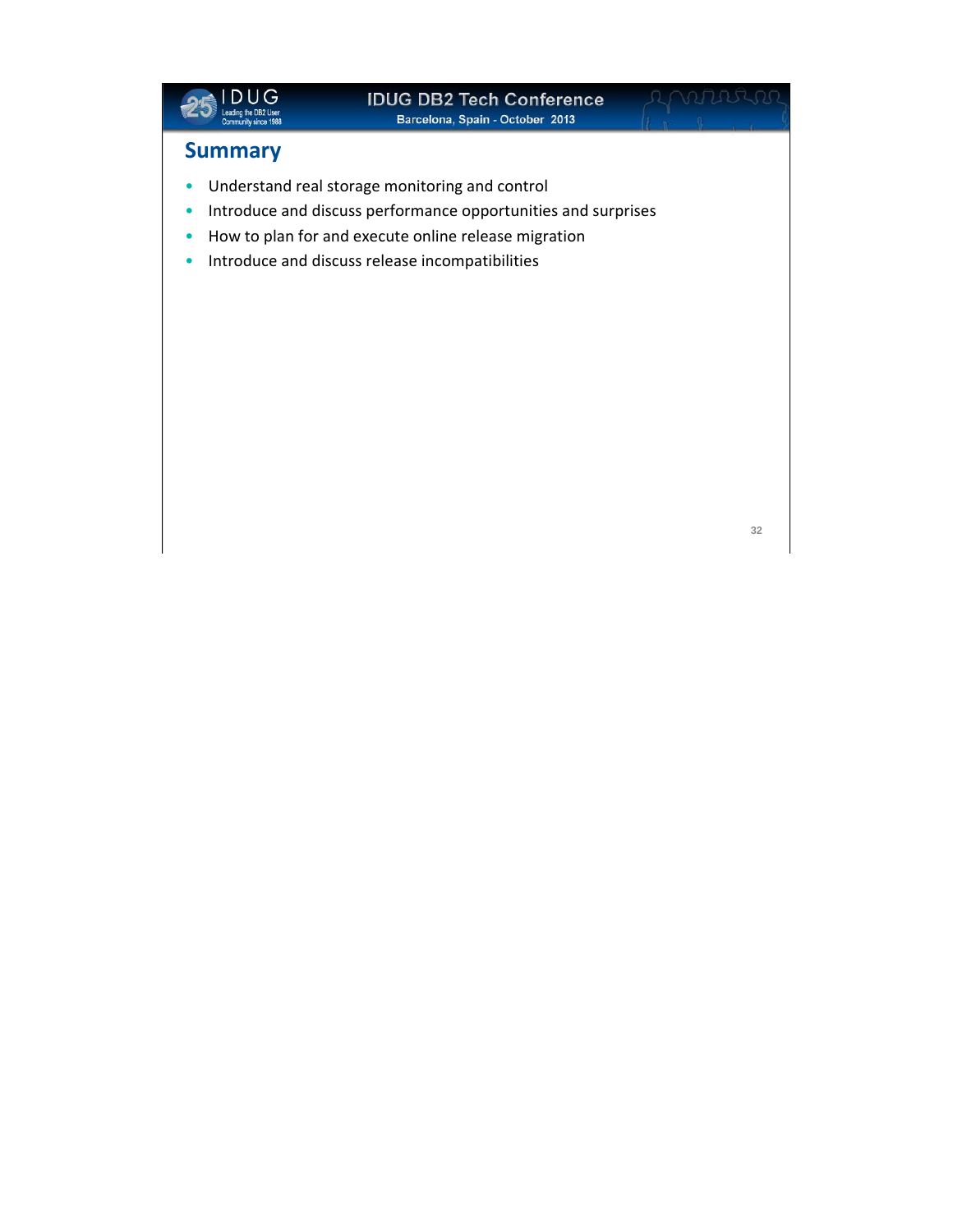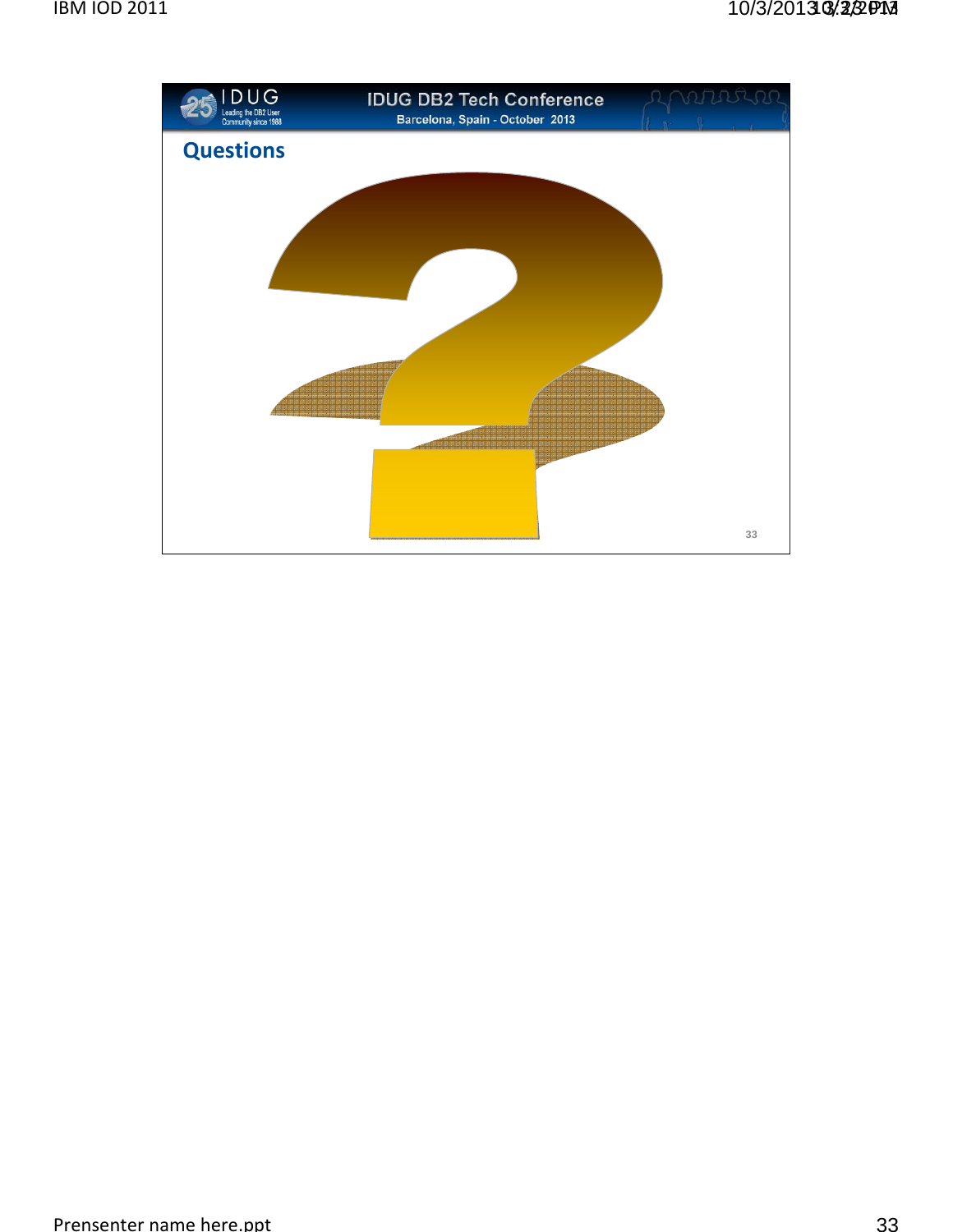